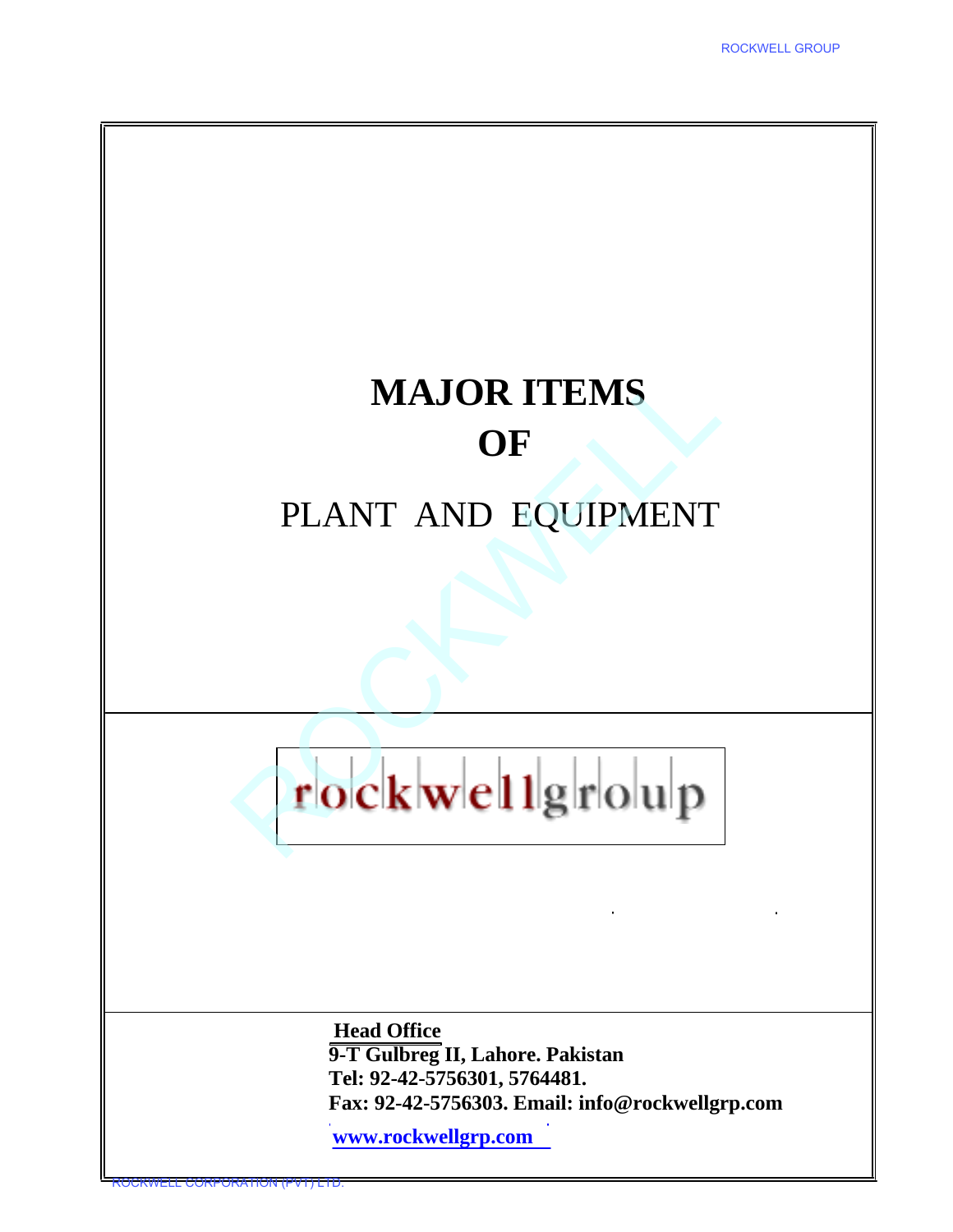|                | <b>Items</b>                                                                                     | Page           |
|----------------|--------------------------------------------------------------------------------------------------|----------------|
| $\mathbf{1}$   | <b>Crawler Cranes</b>                                                                            | 5              |
| $\overline{2}$ | <b>Mobile Cranes</b>                                                                             | $\overline{2}$ |
| $\overline{3}$ | Specialized Piling Equipment.                                                                    | $\overline{3}$ |
| $\overline{4}$ | <b>Concreting Equipment</b>                                                                      | $7 - 8$        |
| 5              | <b>Reverse Circulation Drilling Equipment</b>                                                    | 9              |
| 6              | <b>Straight Rotary Drilling Equipment</b>                                                        | $\overline{4}$ |
| $\sqrt{ }$     | Diamond Core Drilling Equipment                                                                  | 5              |
| $8\,$          | <b>Crawler Drilling Equipment</b>                                                                | $\overline{2}$ |
| 9              | Down The Hole Hammers                                                                            | $\overline{2}$ |
| 10             | Pneumatic/Hydraulic Light Hand Drills/Breakers/Hammers                                           | 10             |
| 11             | <b>Demolition Equipment</b>                                                                      | $\overline{2}$ |
| 12             | <b>Excavation Equipment</b>                                                                      | $\overline{4}$ |
| 13             | Percussion/Cable Tool Drilling Equipment                                                         | 12             |
| 14             | <b>Grouting Equipment</b>                                                                        | $8\,$          |
| 15             | Gunter / Shoetree Equipment                                                                      | 3              |
| 16             | Dewatering Equipment                                                                             | 24             |
| 17             | Air Compressor                                                                                   | 8              |
| 18             | <b>Generating Sets</b>                                                                           | 18             |
| 19             | <b>Welding Generators</b>                                                                        | 12             |
| 20             | General & Multipurpose Pumps                                                                     | 40             |
| 21             | Rockwell Turbine/Submersible Pumps                                                               | 12             |
| 22<br>23       | Well Development and Testing Units                                                               | 6              |
| 24             | Geotechnical Investigation Accessories/Instruments<br><b>Offshore Drilling Support Equipment</b> | 20<br>8        |
| 25             | <b>Under water Cutting Equipment</b>                                                             | $\overline{2}$ |
| 26             | Miscellaneous Equipment and Stores                                                               | 30             |
|                |                                                                                                  |                |
|                |                                                                                                  |                |
|                |                                                                                                  |                |
|                |                                                                                                  |                |
|                |                                                                                                  |                |
|                |                                                                                                  |                |
|                |                                                                                                  |                |
|                |                                                                                                  |                |
|                |                                                                                                  |                |
|                |                                                                                                  |                |

# **CONTENTS**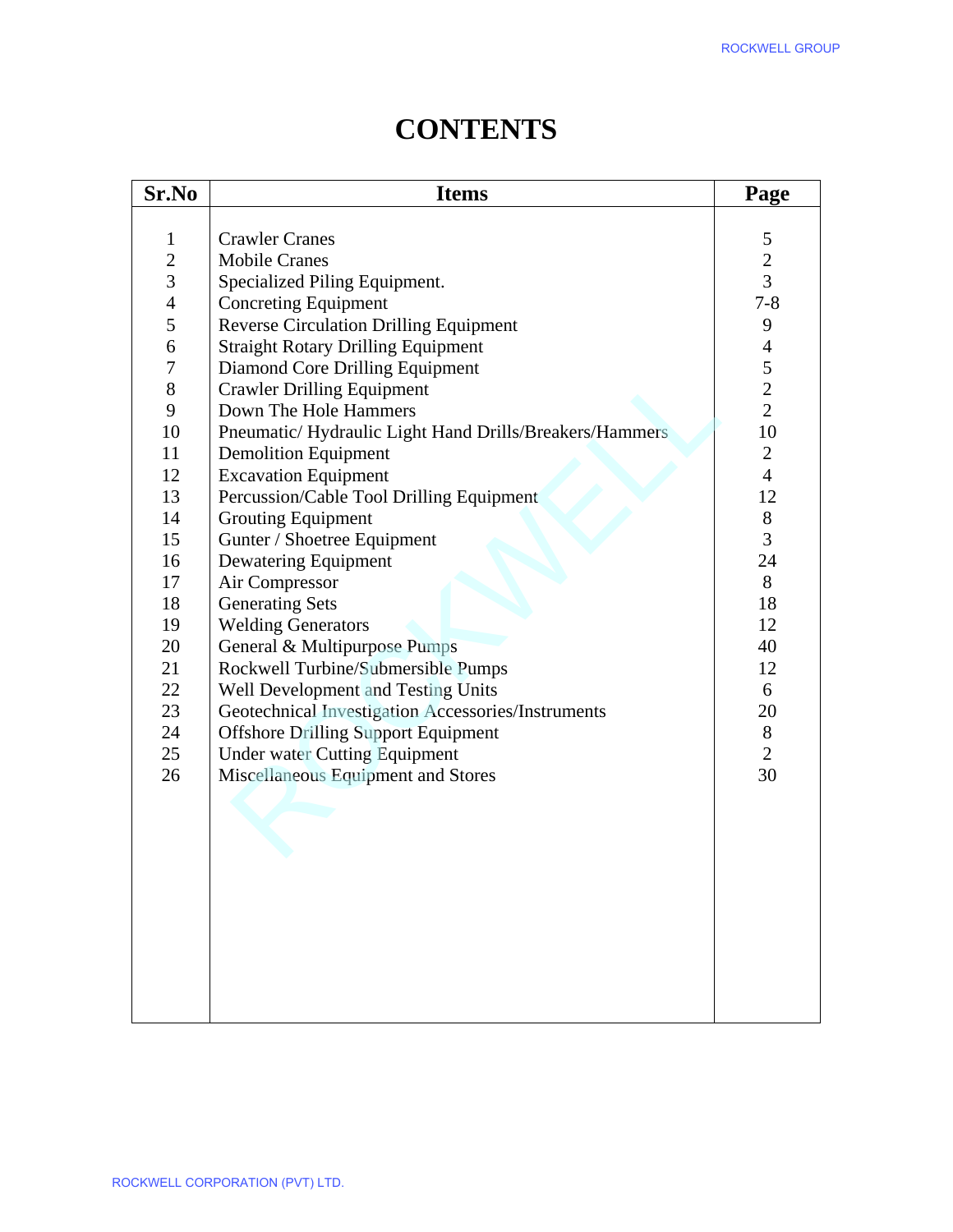### CRAWLER CRANES

|                                                                                                                                                                                                      | <b>ROCKWELL GROUP</b> |
|------------------------------------------------------------------------------------------------------------------------------------------------------------------------------------------------------|-----------------------|
| <b>CRAWLER CRANES</b>                                                                                                                                                                                |                       |
| <b>Item No.</b><br><b>Description</b>                                                                                                                                                                | Nos. Held             |
| 1. Crawler Crane Hitachi KH-150:<br>Make:<br>Hitachi, Japan.<br>Max lifting capacity: 50 Tons Max<br>combined boom: 110 feet Prime<br>GM 6-71<br>Mover:                                              | 1                     |
| 2. Crawler Crane Hitachi KH-125:<br>Make:<br>Hitachi, Japan.<br>Max lifting capacity: 35 Ton. Max<br>Combined boom: 70 Feet. Prime<br>DAF-6 Cyl Turbo<br>Mover:                                      | 1                     |
| 3. Crawler Crane Hitachi TH55/ED:<br>Make:<br>Hitachi, Japan.<br>Max lifting capacity: 30 Ton. Max<br>Combined boom: 60 Feet. Prime<br>Deutz 6 Cyl<br>Mover:                                         | 1                     |
| 4. Crawler Crane Hitachi KH-100<br>Make:<br>Hitachi, Japan<br><b>KH-100</b><br>Model:<br>Max lifting capacity: 30 Ton. Max<br>Combined boom: 75 Feet.<br>Prime Mover: Hino Diesel Engine 6 Cylinder. | 1                     |
| 5. Crawler Crane Hitachi KH-55/2:<br>Make:<br>Hitachi, Japan.<br>Max lifting capacity: 30 Ton. Max<br>Combined boom: 40 Feet.<br>Prime Mover: Bedford 6 Cylinder                                     | 1                     |
| 6. Crawler Crane LS 108 BSS:<br>Make:<br>Somitomo, Japan.<br>Max lifting capacity: 50 Ton. Max<br>Combined boom: 40 Feet.<br>Prime Mover: Bedford 6 Cylinder                                         | 1                     |
| 7. Crawler Crane RB-22:<br>Make:<br>Ruston Bysirus.<br>Max lifting capacity: 25 Ton. Max<br>Combined boom: 40 Feet.<br>Prime Mover: Bedford 6 Cylinder                                               | 1                     |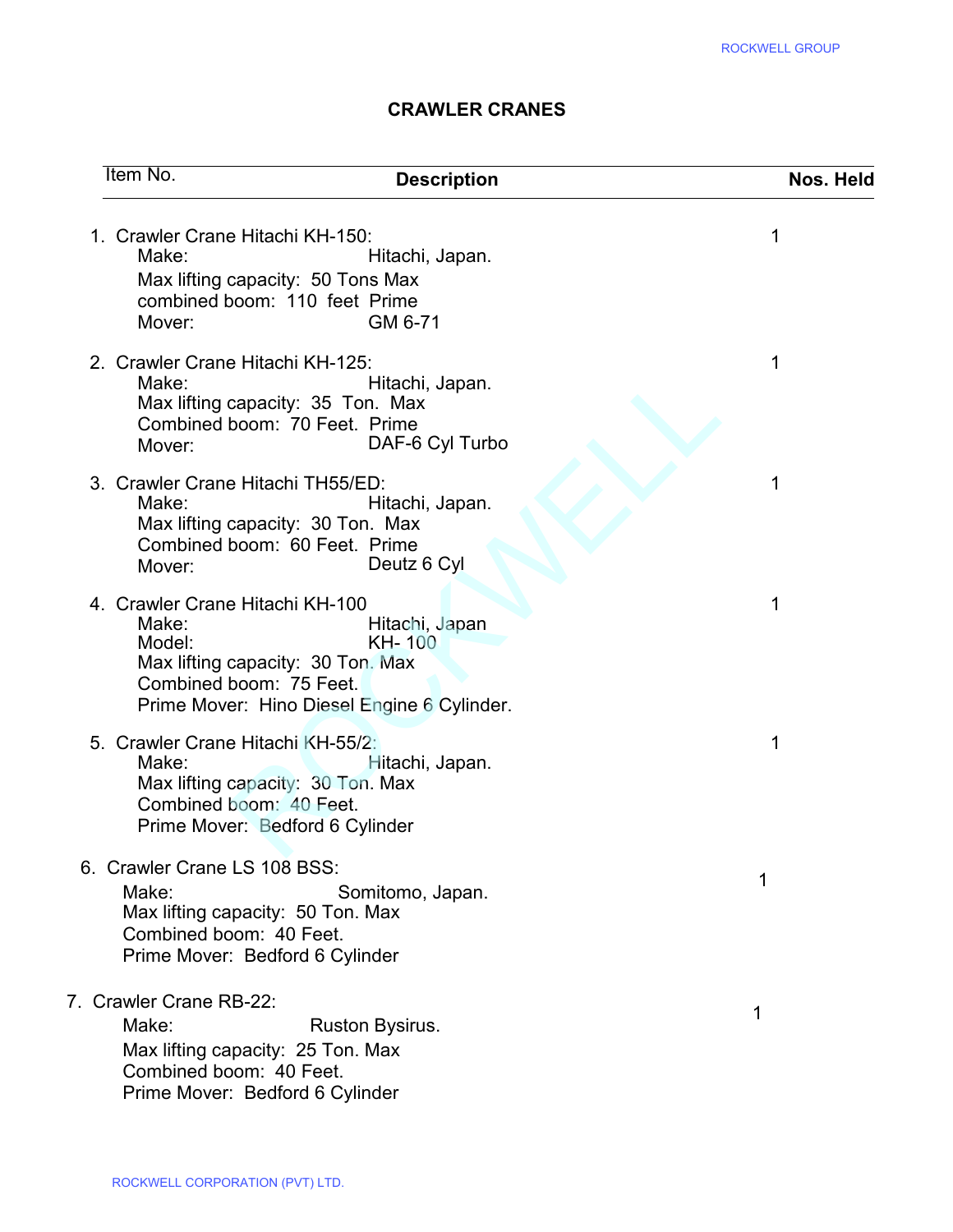#### MOBILE CRANES

|                                         |                                                                                                               | <b>ROCKWELL GROUP</b> |
|-----------------------------------------|---------------------------------------------------------------------------------------------------------------|-----------------------|
|                                         | <b>MOBILE CRANES</b>                                                                                          |                       |
| Item No.                                | Description                                                                                                   | Nos.                  |
| <b>Held</b><br>1. Mobile Crane Kr20H-3: |                                                                                                               | 1                     |
| Make:                                   | <b>KATO</b><br>Max lifting capacity: 20 Tons<br>Max combined boom: 70 feet<br>Prime Mover: Bedford 6 Cylinder |                       |
| 2. Mobile Crane RB-22:                  |                                                                                                               | 1                     |
| Make:                                   | <b>Ruston Bysirus</b>                                                                                         |                       |
|                                         | Max lifting capacity: 25 Tons<br>Max combined boom: 70 feet<br>Prime Mover: Bedford 6 Cylinder                |                       |
| 3. Mobile Crane HS-20:                  |                                                                                                               |                       |
| Make:                                   | Hanson<br>Max lifting capacity: 20 Tons<br>Max combined boom: 70 feet<br>Prime Mover: Bedford 6 Cylinder      | 1                     |
|                                         |                                                                                                               |                       |
|                                         |                                                                                                               |                       |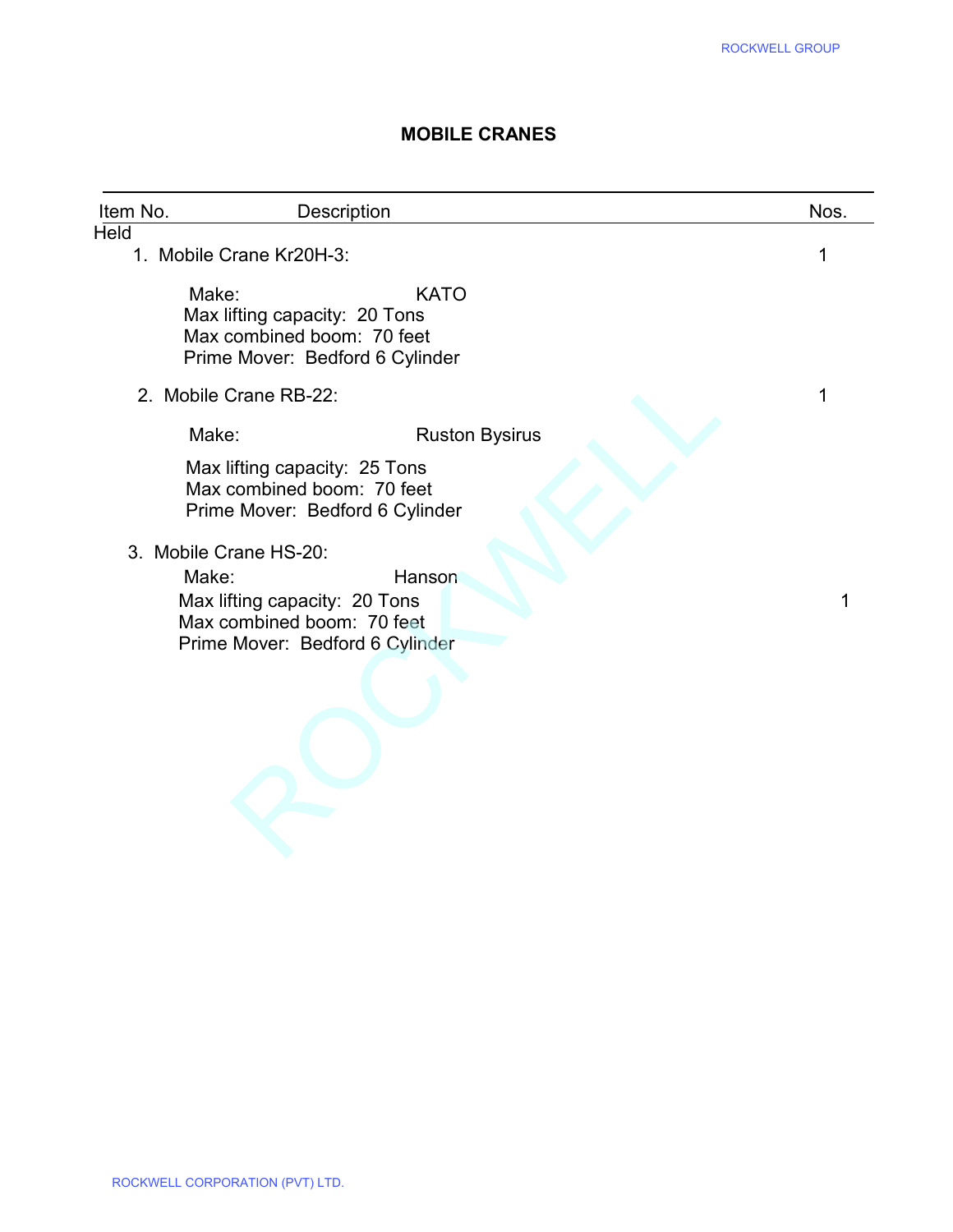#### SPECIALISED PILING EQUIPMENT

|                                                                                                                                                                 | <b>ROCKWELL GROUP</b> |
|-----------------------------------------------------------------------------------------------------------------------------------------------------------------|-----------------------|
| <b>SPECIALISED PILING EQUIPMENT</b>                                                                                                                             |                       |
| Item No. Description                                                                                                                                            | Nos. Held             |
| <b>LARGE DIAMETER CRANE MOUNTED DIGGERS:</b>                                                                                                                    |                       |
| 1. Mechanical Rotary Rig TRM 35/21:                                                                                                                             | 1                     |
| Make:<br>CMV / Italy                                                                                                                                            |                       |
| Mechanical Rotary Rig with telescopic Kelly Bar (12x5 meter)<br>Capacity daiameter: 400mm to 2000mm, with reamer 2500mm                                         |                       |
| 2.<br>Pilling rig Hitachi TH55/ED<br>Make:<br>Hitachi, Japan.<br>Max lifiting capacity: 35 Ton. Max<br>Combined boom: 60 Feet.<br>Prime Mover:<br>Deutz 6 Cyl   | 1                     |
| 3.<br>Pilling rig Hitachi TH55/2<br>Make:<br>Hitachi, Japan.<br>Max lifiting capacity: 30 Ton. Max<br>Combined boom:<br>40 Feet.<br>Prime Mover:<br>Deutz 6 Cyl | 1                     |
| 4. Mechanical Rotary Rig MAIT T-8.                                                                                                                              |                       |
| Make:<br>MAIT, Italy                                                                                                                                            | 1                     |
| Mechanical Rotary Rig with telescopic Kelly Bar (8x5 meter).<br>Capacity diameter: 3660mm to 1500mm<br>5. Mechanical Rotary Rig MAIT T-9:                       |                       |
| Make:<br>MAIT, Italy                                                                                                                                            |                       |
| Mechanical Rotary Rig with telescopic Kelly Bar<br>Capacity diameter: 3660mm to 1500mm                                                                          |                       |
| 6. Heavy duty Augers 400 mm to 2000mm<br>7. Standard buckets 400 mm to 1500mm.                                                                                  | 14<br>4               |
| 8. Clean out buckets 400 mm to 4000mm.                                                                                                                          |                       |
| Note: (Buckets and Augers in other sizes can be<br>fabricated in-house).<br>9. Hydraulic Vibratory Pile Driver/Extractor:                                       |                       |
| ROCKWELL CORPORATION (PVT) LTD.<br>1. Pile Load Test Equipment including loading girders, reaction<br>10. Pile                                                  | 1<br>2 Sets           |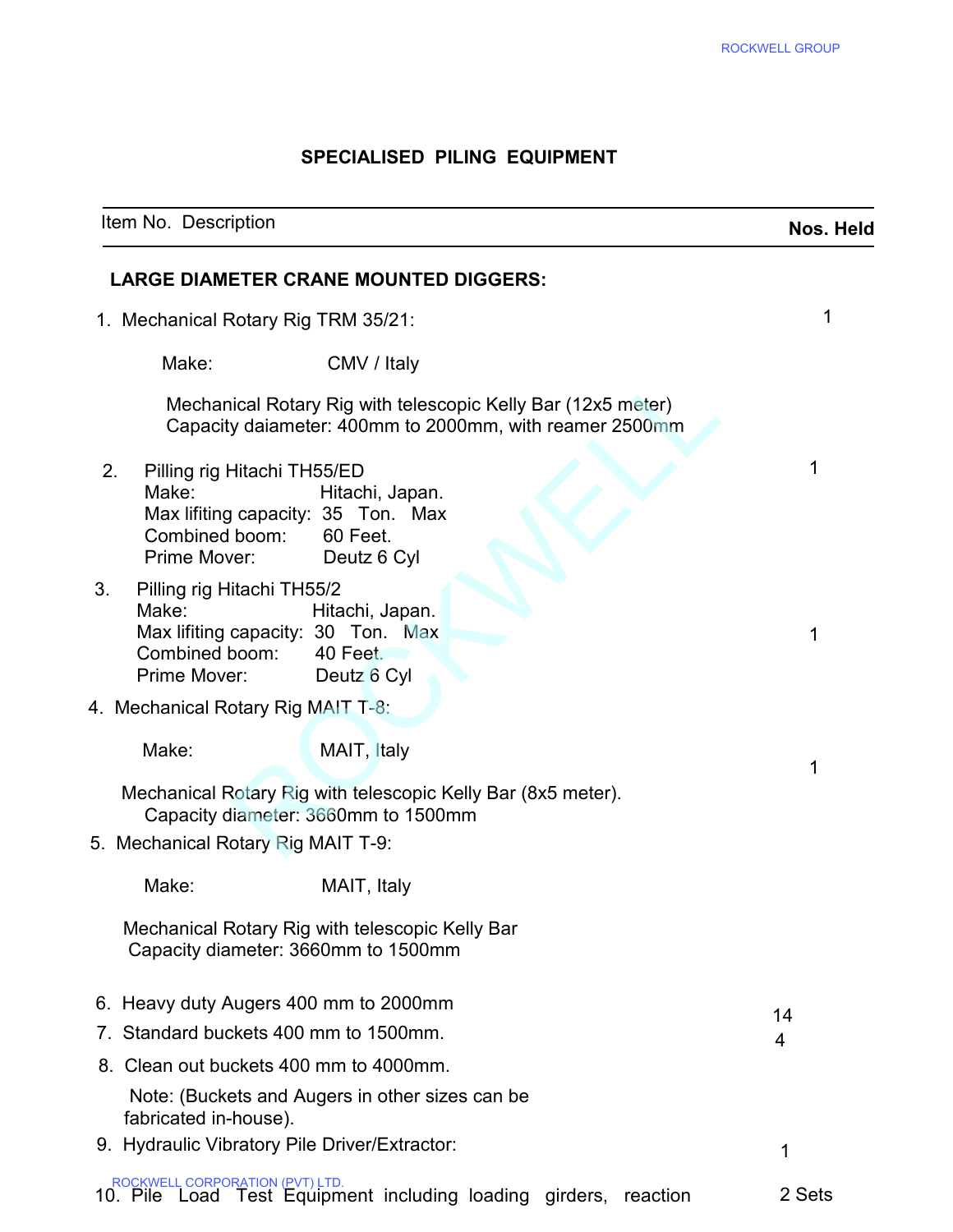# MUD CLEANER (DESANDER):

| <b>ROCKWELL GROUP</b>                                         |
|---------------------------------------------------------------|
|                                                               |
|                                                               |
| $\overline{2}$                                                |
| For removing sand from circulating mud/bentonite in large dia |
|                                                               |
| $50M - 4$ sets                                                |
| 6 Sets                                                        |
|                                                               |
|                                                               |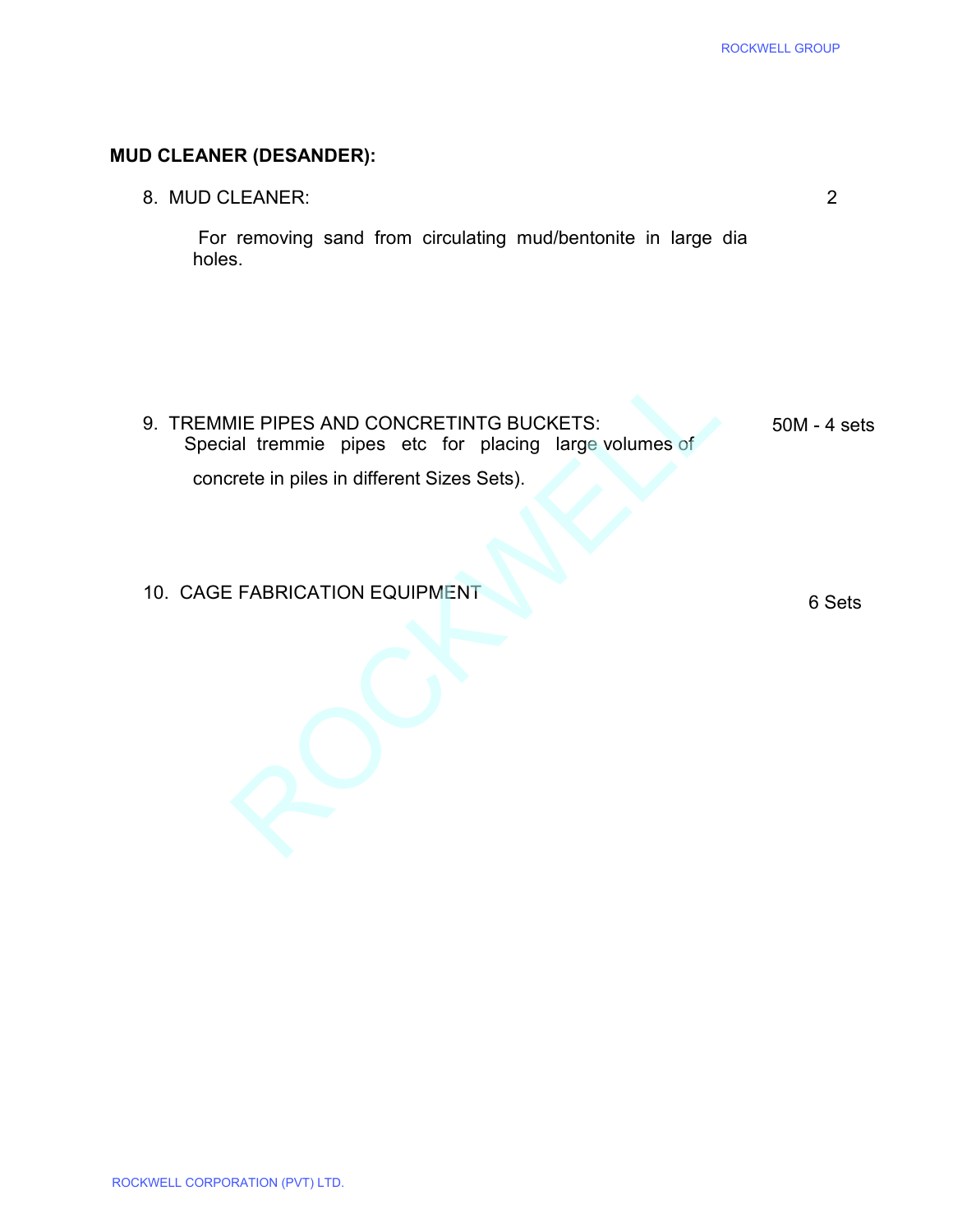## CONCRETING EQUIPMENT

|                                                                                           |                               | ROCKWELL GROUP |
|-------------------------------------------------------------------------------------------|-------------------------------|----------------|
|                                                                                           | <b>CONCRETING EQUIPMENT</b>   |                |
| Item No. Description                                                                      |                               | Nos. Held      |
| 1. Concrete Batch Plant:                                                                  |                               | $\overline{2}$ |
| Stater 15 CuM/Hr<br>Prime Mover: Electric Motor                                           |                               |                |
| 2. Concrete Mixer:                                                                        |                               | 6              |
| 3. Transit Mixer:                                                                         |                               | 4              |
| Make:                                                                                     | Hino                          |                |
| Capacity:                                                                                 | 6 Cu.M                        |                |
| 4. Concrete Pump ELBA:<br>Make:<br>Type:<br>Outlet:<br>Prime Mover: Deutz Diesel F4L 912. | Germany<br>Piston<br>150 Cu.M | 1              |
| 5. Concrete Vibrators, Internal                                                           |                               | $\overline{4}$ |
| 6. Concrete Vibrators, External                                                           |                               | $\overline{4}$ |
| 7. Ittefaq Tipper Deluxe:                                                                 |                               | $\overline{2}$ |
| Payload: 1000 Kg.<br>ROCKWELL CORPORATION (PVT) LTD.                                      |                               |                |
| 9. Steel Shuttering Complete Bridge Set.                                                  |                               | $\overline{4}$ |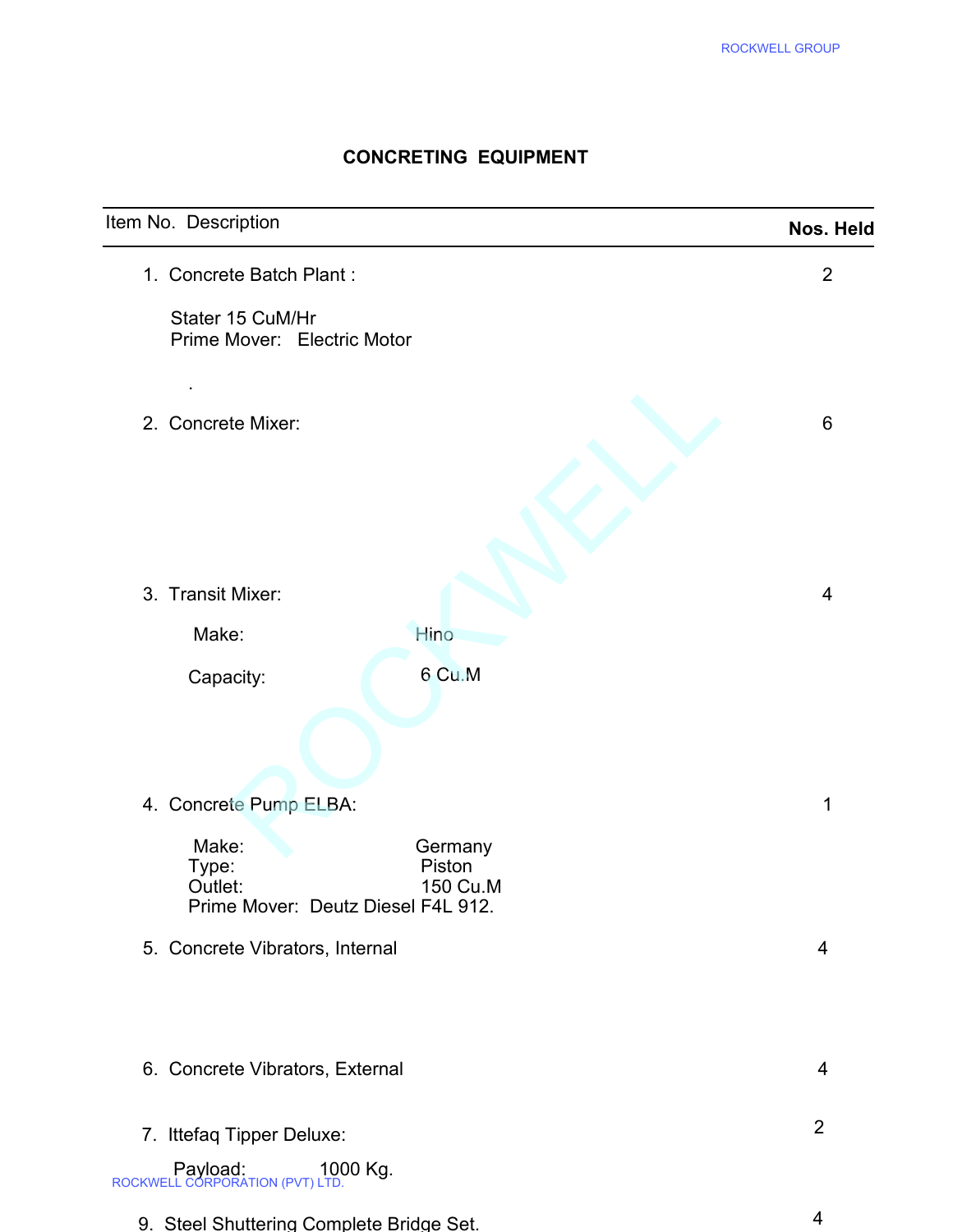## REVERSE CIRCULATION DRILLING EQUIPMENT

|                            |                                                                                       |                                                   | <b>ROCKWELL GROUP</b> |
|----------------------------|---------------------------------------------------------------------------------------|---------------------------------------------------|-----------------------|
|                            |                                                                                       | <b>REVERSE CIRCULATION DRILLING EQUIPMENT</b>     |                       |
| Item No.                   |                                                                                       | <b>Description</b>                                | Nos. Held             |
|                            | 1. Reverse Circulation Rig                                                            |                                                   | $\overline{2}$        |
|                            | Make:                                                                                 | Salzgittar, Germany                               |                       |
|                            | Power:                                                                                | Diesel Engine G.M. 6-71                           |                       |
|                            | Capacity:                                                                             | 2m dia, bore maximum to 100m<br>500mm dia to 250m |                       |
|                            | <b>ACCESSORIES:</b>                                                                   |                                                   |                       |
| 3 <sub>1</sub><br>4.<br>5. | R.C. Drill Rods<br>RC Bits Various sizes.<br>Mud Pumps - On board with rigs & spares. |                                                   | 1000Ft<br>34<br>9     |
|                            |                                                                                       |                                                   |                       |

| R.C. Drill Rods                          | 1000Ft |
|------------------------------------------|--------|
| RC Bits Various sizes.                   | 34     |
| Mud Pumps - On board with rigs & spares. |        |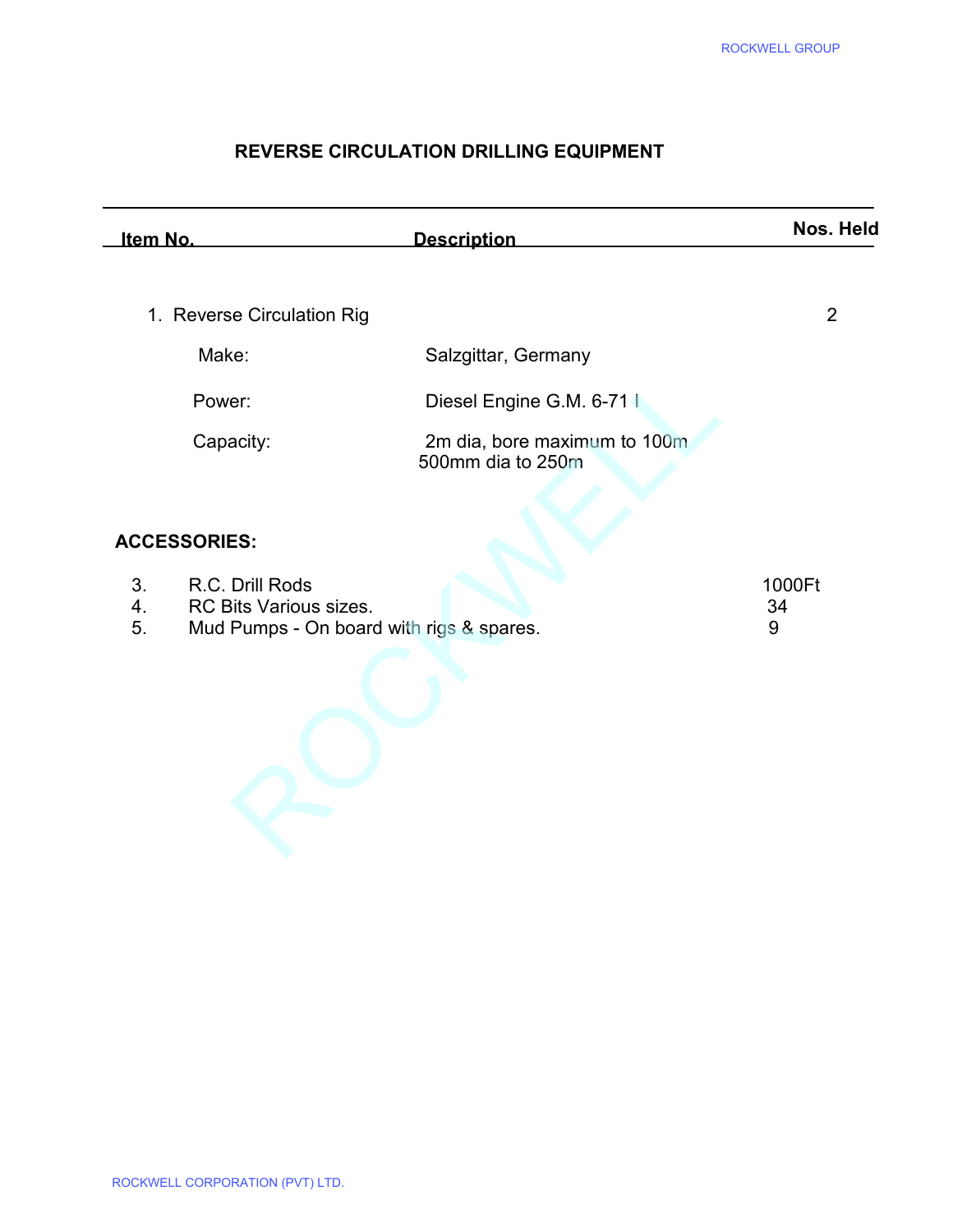## STRAIGHT ROTARY DRILLING & CORING EQUIPMENT

| Item No.      | <b>Description</b>                                                       |                                                                    | Nos. Held |
|---------------|--------------------------------------------------------------------------|--------------------------------------------------------------------|-----------|
|               | 1. Straight Rotary Eddico, England (UK)                                  |                                                                    | 2         |
|               | Capacity: Handle 800 feet 4-1/2" drill pipe.                             | 1000 feet 3-1/2" drill pipe.<br>1200 feet 2-7/8" drill pipe.       |           |
|               |                                                                          | To handle casing loads upto 48,000 Lbs., with 6 lines.             |           |
|               | Mud Pump: Gardener Denver 7-1/2" x 8".<br>Prime Mover: G.M. 4-71 Diesel. |                                                                    |           |
|               | Drill Rods - 4-1/2".                                                     | 1000 ft.                                                           |           |
|               | 2. Straight Rotary Shahzore                                              |                                                                    | 3         |
|               | NX etc., sizes totalling over 5000 ft.                                   | Conventional drill rods in 114mm, 90 mm, 89mm, 76mm, 5 0mm,        |           |
| 3000 ft.      |                                                                          | Conventional casing to cater for all above sizes totalling over    |           |
| in all sizes. | Wireline and standard fishing tools.                                     | Assorted lengths of single and double and triple tube core barrels |           |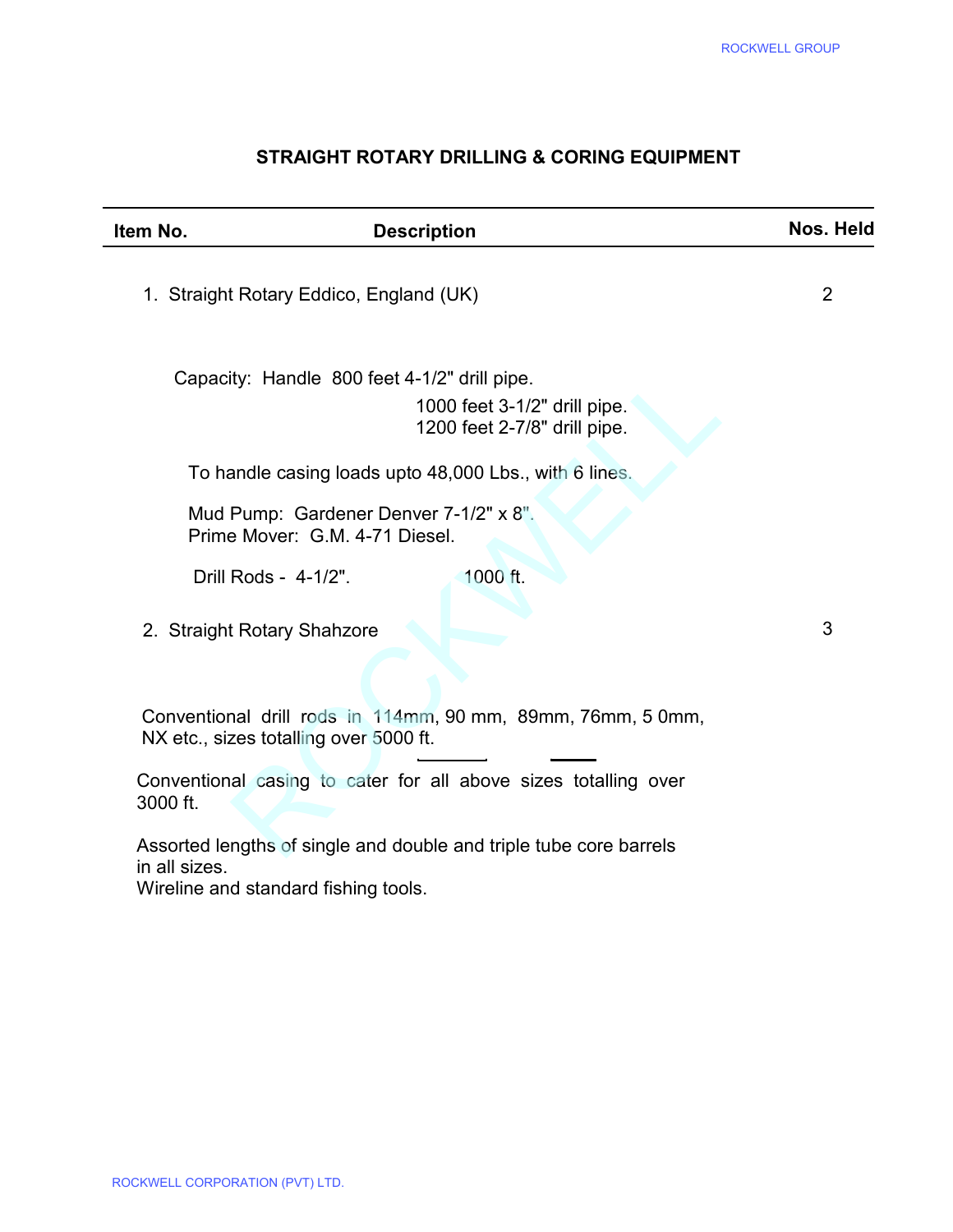|                                  |                                                                  | <b>ROCKWELL GROUP</b> |
|----------------------------------|------------------------------------------------------------------|-----------------------|
|                                  | PNEUMATIC/HYDRAULIC LIGHT HAND<br><b>DRILLS/BREAKERS/HAMMERS</b> |                       |
| Item No.                         | <b>Description</b>                                               | Nos. Held             |
| 1. Rock Drill                    |                                                                  | 3                     |
| Approx. Drill Depth: 10-25 feet. |                                                                  |                       |
| 2. Rock Drill                    |                                                                  | $\overline{2}$        |
| Approx. drill depth: 10-12 feet. |                                                                  |                       |
| 3. Concrete Breaker Pneumatic    |                                                                  | 34                    |
|                                  |                                                                  |                       |
|                                  |                                                                  |                       |

## PNEUMATIC/HYDRAULIC LIGHT HAND DRILLS/BREAKERS/HAMMERS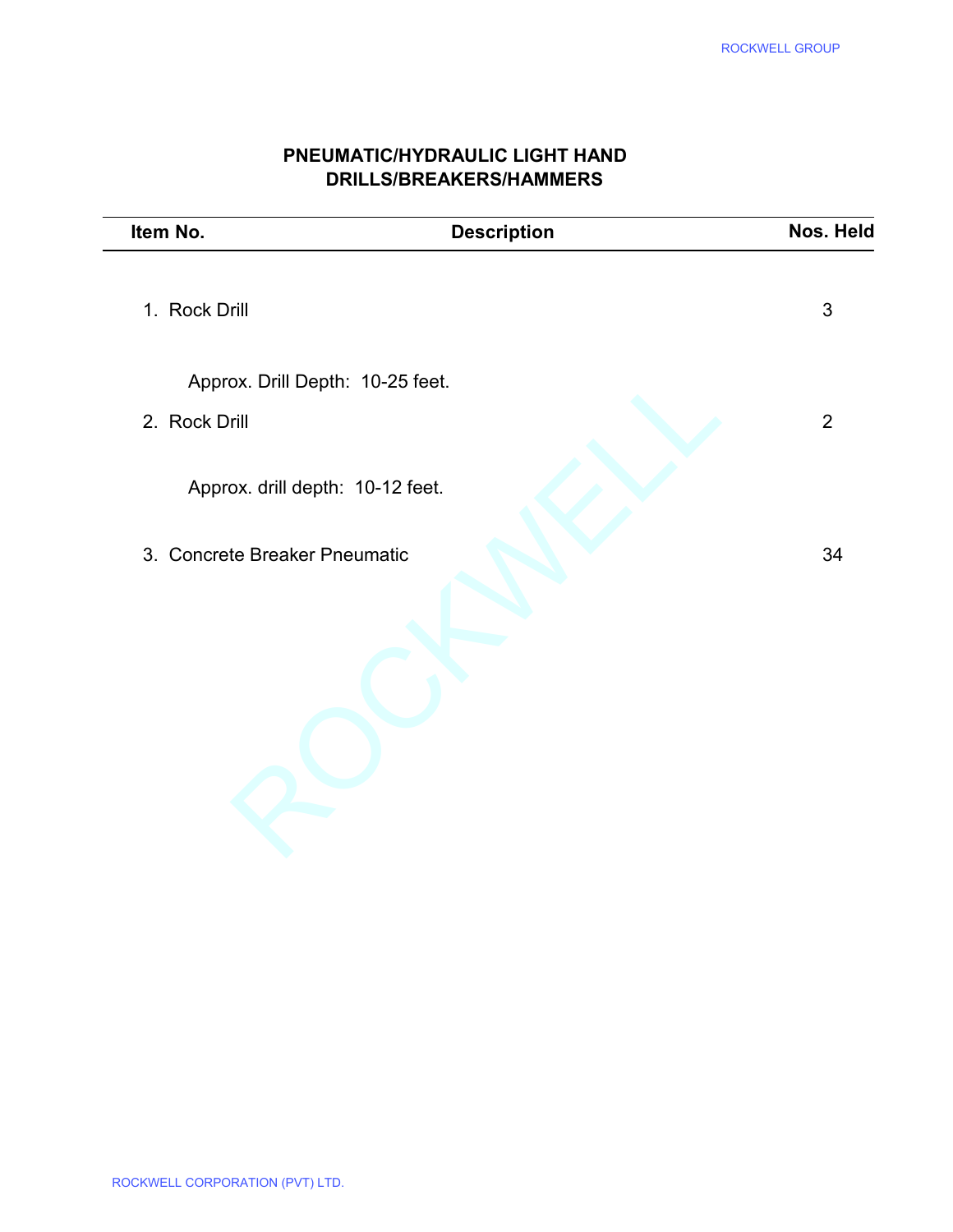### EXCAVATION EQUIPMENT

| Item No. Description | Nos. Held |
|----------------------|-----------|
|                      |           |

|                         |                             | <b>ROCKWELL GROUP</b> |
|-------------------------|-----------------------------|-----------------------|
|                         | <b>EXCAVATION EQUIPMENT</b> |                       |
| m No. Description       |                             | Nos. H                |
|                         |                             |                       |
| 1. Excavators:          |                             | $\mathbf{1}$          |
| Make:                   | Hitachi Crawler Type        |                       |
| Model:                  | Ex300                       |                       |
| 1. Excavators:          |                             | $\mathbf 1$           |
| Make:                   | Hitachi Mobile              |                       |
| Model:                  | Ex200                       |                       |
| 1. Excavators:<br>Make: | <b>JCB</b><br><b>JCB</b>    | $\mathbf 1$           |
|                         |                             |                       |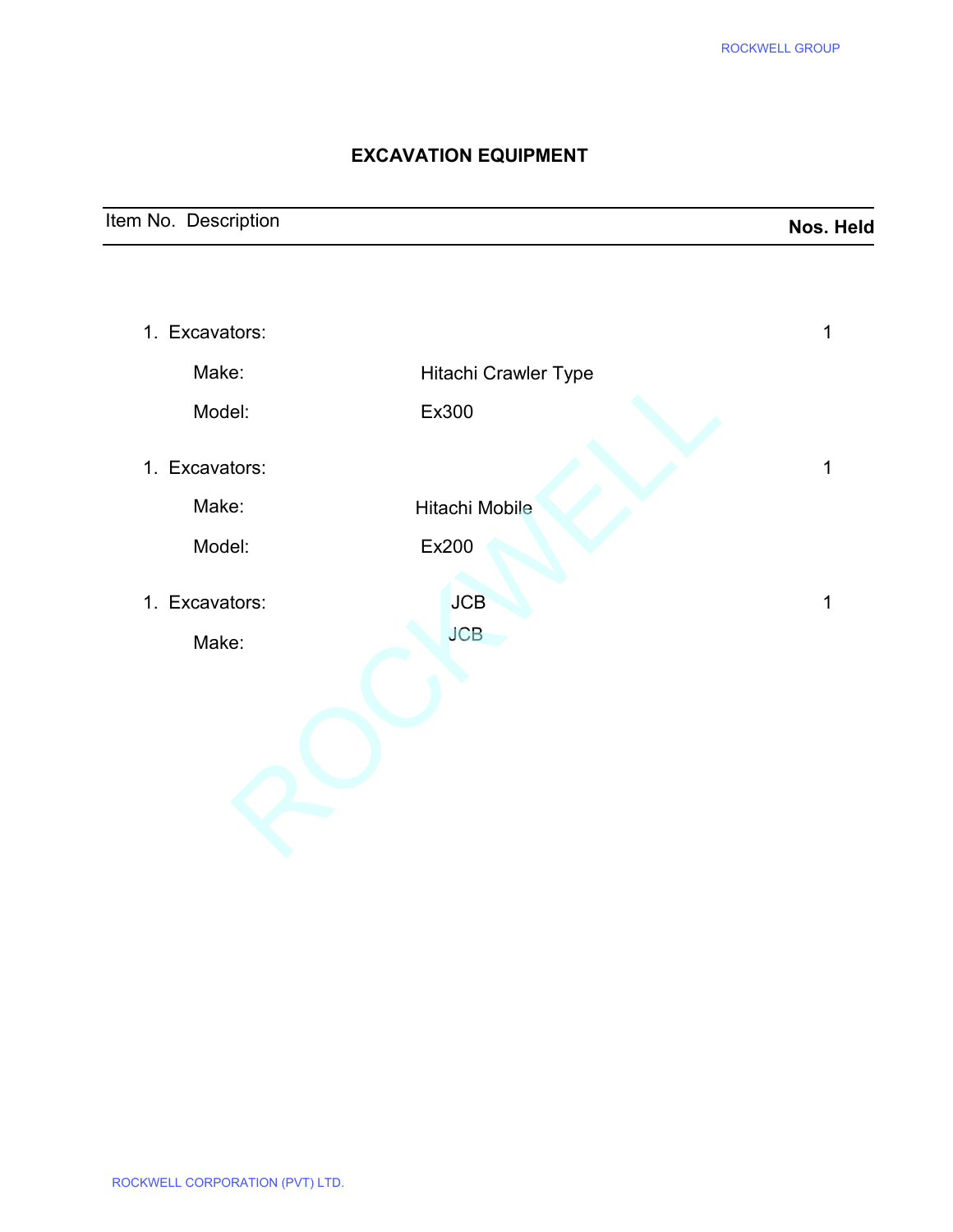## PERCUSSION/CABLE TOOL DRILLING EQUIPMENT

|                                                                                                                                                                                                                    | <b>ROCKWELL GROUP</b> |
|--------------------------------------------------------------------------------------------------------------------------------------------------------------------------------------------------------------------|-----------------------|
| PERCUSSION/CABLE TOOL DRILLING EQUIPMENT                                                                                                                                                                           |                       |
| Item No. Description                                                                                                                                                                                               | Nos. Held             |
| 1. Rockwell Winch (Double Drum):<br>Dynamic Line Pull: 8900 Lbs<br>Static Line Pull: 15500 Lbs.<br>Capacity: 750 mm dia to 50m<br>400 mm to 200m<br>Bore depth upto 16" dia: 500 feet.                             | 4                     |
| Prime Move: Electric Or Diesel Engine: - 60 H.P.<br>3. Rockwell Winch (Single Drum):<br>Dynamic Line Pull: 8000 Lbs.<br>Static Line Pull: 14000 Lbs.<br>Capacity: 750mm dia to 50m.<br>400mm dia to 175m.          | 8                     |
| Prime Mover: Electric or Diesel Engine - 50 HP.<br>4. International Winch:<br><b>International USA</b><br>Make:<br>Capacity: 5 Ton<br>Prime Mover: Tractor International<br><b>PERCUSSION DRILLING ACCESSORIES</b> | 3                     |
| 6. Heavy Duty Tripods / Derricks.                                                                                                                                                                                  | 8                     |
| 7. Light Duty Tripods.<br>Percussion Drilling Casing in sizes of sorts i.e. 1 meter, 28-1/2",<br>8. 25", 24", 20", 19-1/2", 18", 16", 15", 12".                                                                    | 25<br>4,000 feet      |
| 9. Percussion Drilling Bailers in all casing sizes.                                                                                                                                                                | 20                    |
| 10. Percussion Drilling Heads in all casing sizes.                                                                                                                                                                 | 40                    |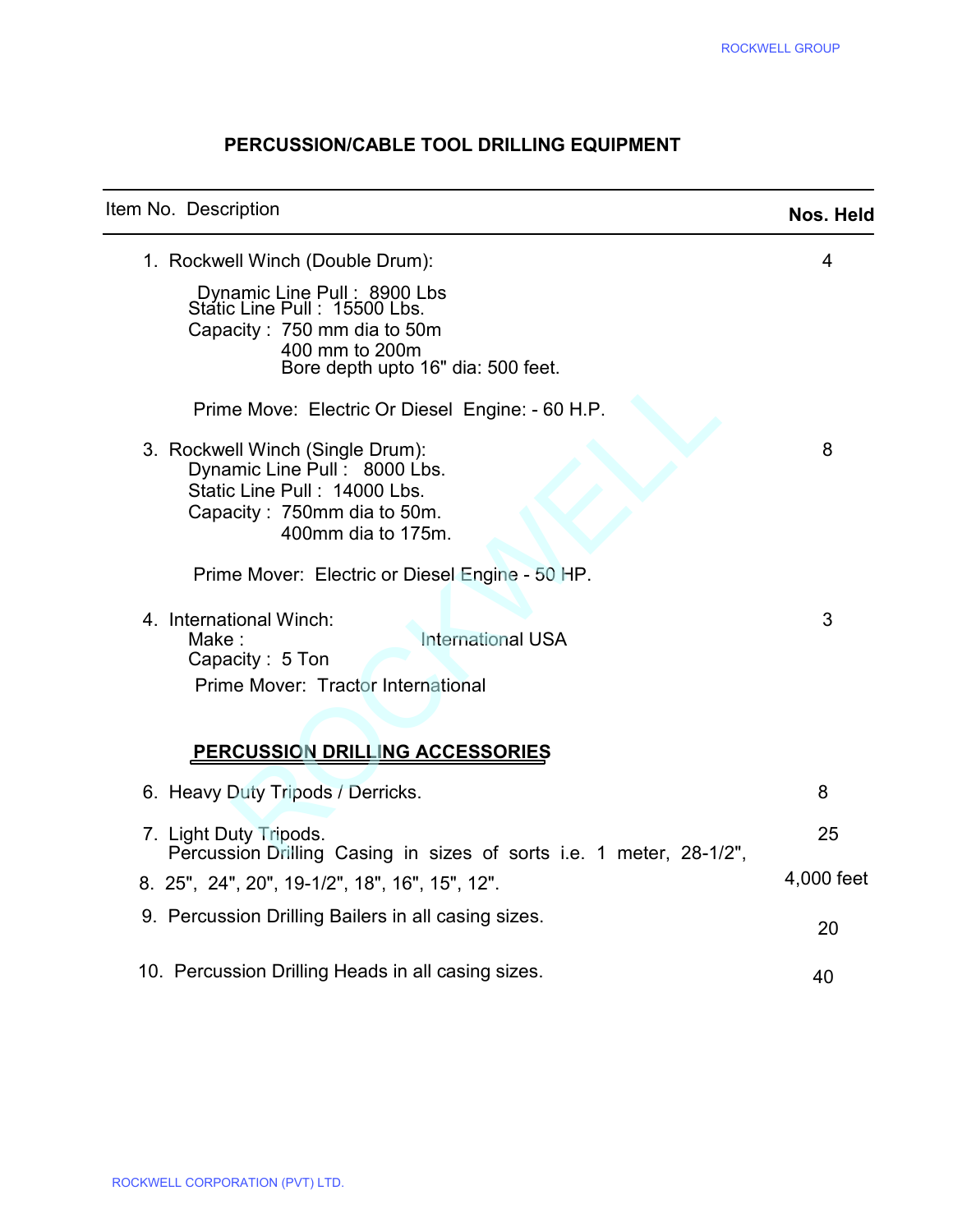#### GROUTING EQUIPMENT

|                                                                                                                        |                |                  | <b>ROCKWELL GROUP</b> |
|------------------------------------------------------------------------------------------------------------------------|----------------|------------------|-----------------------|
| <b>GROUTING EQUIPMENT</b>                                                                                              |                |                  |                       |
| Item No. Description                                                                                                   |                |                  | Nos. Held             |
| <b>GROUTING EQUIPMENT</b><br>1 Haliburton dual piston pump complete set with<br>accessories. Diesel/Electric Drive     | Haliburton     | Standard         | $\overline{2}$        |
| 2 Lombardini grout pump complete set with<br>accessories. Diesel.                                                      | Lbardini-Italy | LDA-96 Standard. | 1                     |
| In house facilities for design and manufacture of packers, seals etc.<br>Ample stocks of hoses, unions, junctions etc, |                |                  |                       |
|                                                                                                                        |                |                  |                       |

## GROUT ACCESSORIES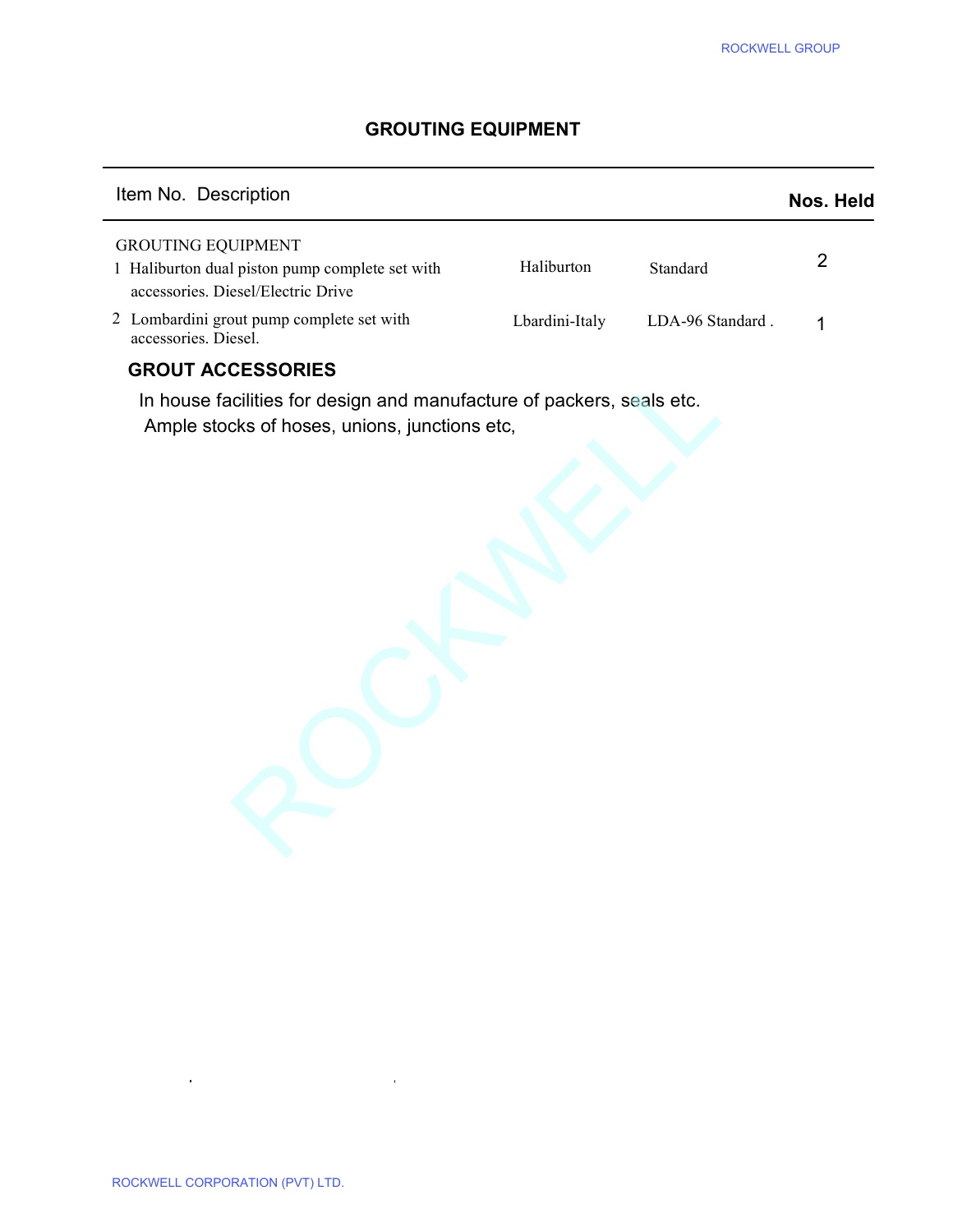## GUNITE/SHOTCRETE EQUIPMENT

| Nos. Held      |
|----------------|
| 2              |
|                |
| $\overline{2}$ |
|                |
| 1              |
|                |
|                |
|                |
|                |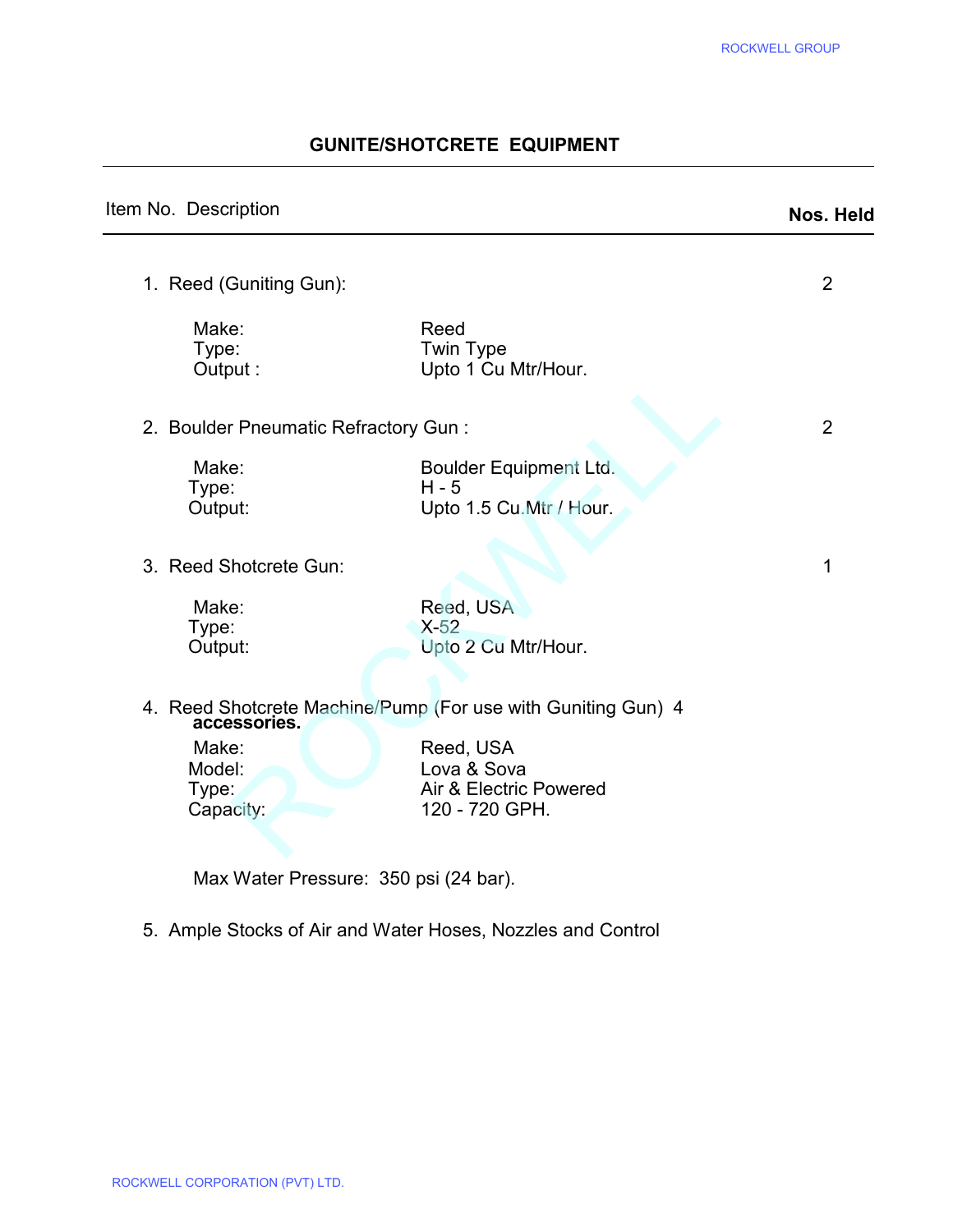### DEWATERING EQUIPMENT

|                |                                                                                                                                          |                                                                   | <b>ROCKWELL GROUP</b> |
|----------------|------------------------------------------------------------------------------------------------------------------------------------------|-------------------------------------------------------------------|-----------------------|
|                |                                                                                                                                          | <b>DEWATERING EQUIPMENT</b>                                       |                       |
|                | Item No. Description                                                                                                                     |                                                                   | Nos. Held             |
|                | 1. Jetting Pump:<br>Make:<br>Prime Mover: Electric Motor 50 H.P. Siemens                                                                 | John W. Stang Corporation Well Point<br>System & Pumps, USA.      | 1                     |
|                | 2. Well Point Pumping Set:<br>Make:<br>Model:<br>Suction Delivery: 8" x 8" 2500 gpm.<br>Priming:<br>Prime Mover: GM Diesel Model 3 - 71. | John W.Stang Corporation, USA.<br>710<br>Vacuum System.           | 6                     |
|                | 3. Well Point Sets, Comprising of:<br>Well Points, Riser Pipes, Header Pipes and Swing<br>Joints.                                        |                                                                   | Approx 1,000 sets     |
| 4.             | FLYGT Submersible Pump:<br>Make:<br>Model:<br>Prime Mover: Electric Motor Driven.<br>Outlet:<br>Capacity:                                | FLYGT Overseas, Sweden.<br>2250.011<br>8"<br>125 1/s at 25 M Head | $\overline{2}$        |
| 5.             | <b>FLYGT Submersible Pump:</b><br>Make:<br>Prime Mover: Electric Motor Driven<br>Outlet:<br>Capacity:                                    | FLYGT Overseas, Sweden.<br>4"<br>30 1/s at 25 M Head              | 2                     |
| 6.             | FLYGT Submersible Pump (For Mud):<br>Make:<br>Model:<br>Prime Mover: Electric Motor Driven<br>Outlet:<br>Capacity:                       | FLYGT Overseas, Sweden.<br>2250.011<br>4"<br>30 1/s at 30 M Head  | 2                     |
| 7 <sub>1</sub> | <b>ZENIT Submersible Pump:</b><br>Make:<br>Prime Mover: Electric Motor Driven<br>Outlet:<br>Capacity:                                    | <b>ZENIT Elektro Pumpe, Italy</b><br>3"<br>30 1/s at 60 M Head    | 1                     |
|                | 8. Vacuum Pump:<br>ROCKWELL CORPORATION (PVT) LTD.                                                                                       |                                                                   | 1                     |
| 9.             | Sump Pump:                                                                                                                               |                                                                   | 1                     |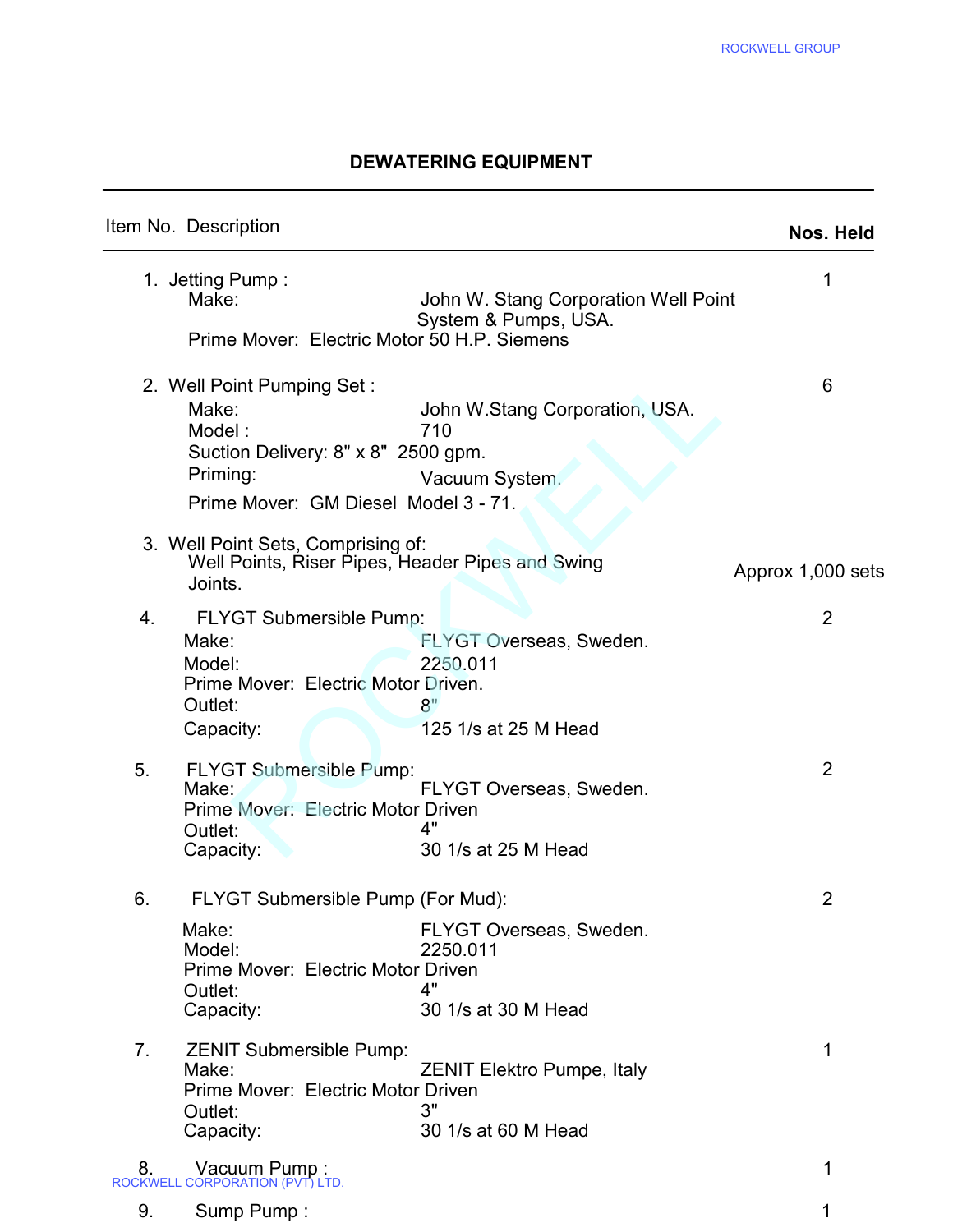#### AIR COMPRESSORS

|                                                                                                                                                                                                                     | <b>ROCKWELL GROUP</b> |
|---------------------------------------------------------------------------------------------------------------------------------------------------------------------------------------------------------------------|-----------------------|
| <b>AIR COMPRESSORS</b>                                                                                                                                                                                              |                       |
| Item No. Description                                                                                                                                                                                                | Nos. Held             |
| 1. Air Pumps Ltd., U.K.:<br>Normal Operating Pressure: 7 bars<br>Actual Delivery: 250 cfm.<br>Prime Mover: Leyland Diesel 6 Cyl                                                                                     | 1                     |
| 2. Atlas Copco Portable Air Compressor XRH-350 Dd:<br>Maximum Working Pressure: 22 bars<br>Normal Working Pressure: 18 bars<br>Free Air Delivery: I/S 350 (742 cfm)<br>Prime Mover: Deutz Diesel Engine F12L 413 F  | 1                     |
| 3. Airman, U.K.:<br>Maximum Working Pressure: 12 bars<br>Normal Working Pressure: 7 bars<br>Free Air Delivery at full<br>load and pressure at 7 bars: 210 L/S (450 cfm)<br>Prime Mover: Komatsu Diesel 6 Cyl        | 1                     |
| 4. Airman, U.K.<br>Maximum Working Pressur e: 8.8 bars<br>Normal Working Pressure: 7 bars<br>Free Air Delivery at full<br>load and pressure at 7 bars: 350 I/S (742 cfm)<br>Prime Mover: Komatsu Diesel 6 Cyl Turbo | 1                     |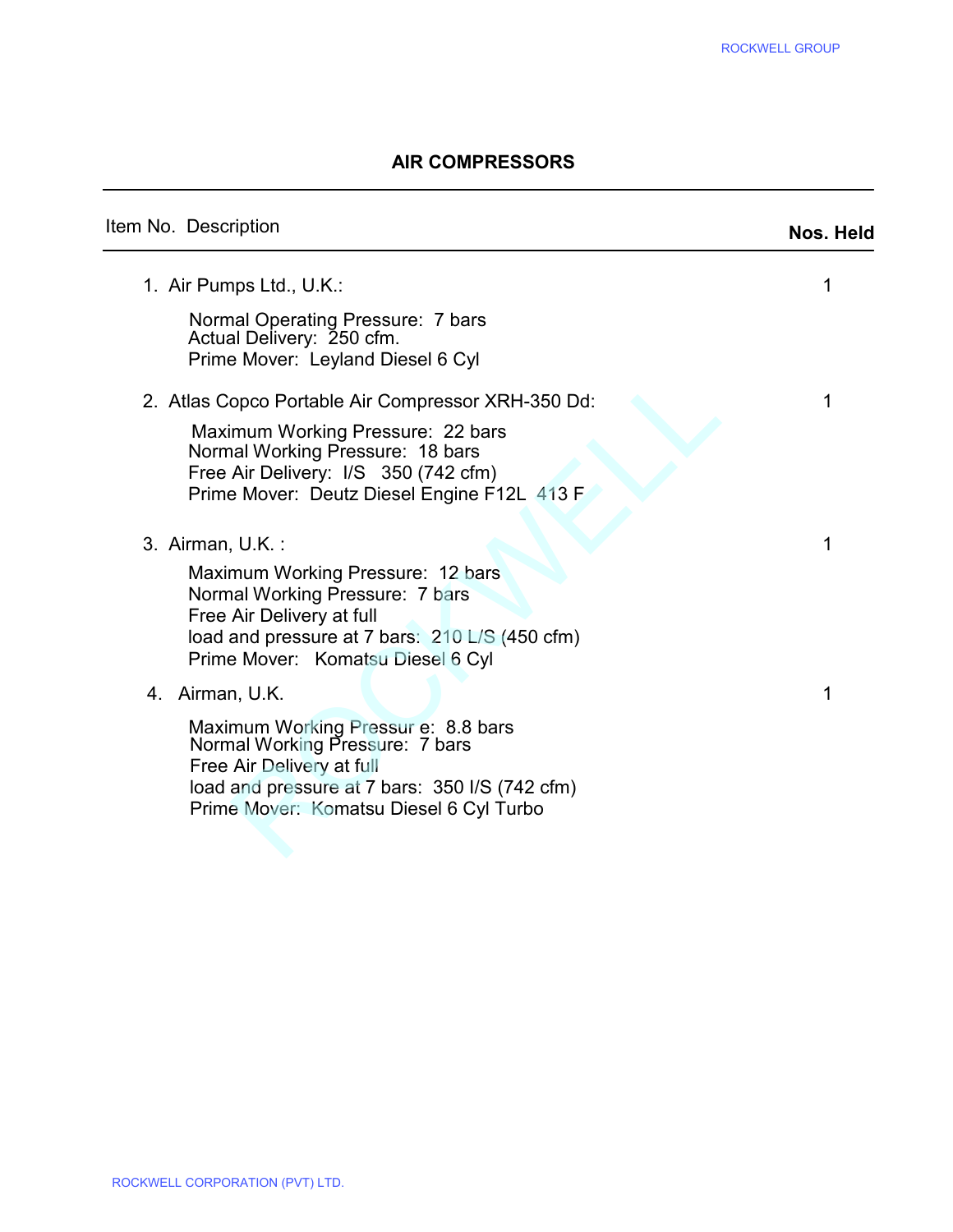#### GENERATING SETS

# Item No. Description Noster and American control of the Mos. Held 2. Perkins Diesel Generator 350- KVA: 2 Rating: 150 KW/350 KVA Prime Mover: Detroit Diesel 6-71 5. F.G.Wilson Generators, P 100:<br>Make: 15. F.G. Wilson (Engineering) Ltd., U.K. F.G. Wilson (Engineering) Ltd., U.K. Rating: 40 KW (400/230 Volts) Prime Mover: Perkins Diesel, Model YB 50367, 6 Cylinder 11. G.M. Generator 1 Rating: 50 KVA Prime Mover: GM Diesel Engine (4-71) 13. Lister Generator : 2 Rating: 34.4 KVA. (240/410 Volts) Power (Prime Mover): BELARUS 4 Cyliners, 50 H.P. 14. Synchronus Generator, STC-TH: 2 Rating: 25 KVA Prime Mover: Detroit Diesel 2-71 15. Synchronous Generator, MSA - TH: 2 Make: **Nake:** Dong Feng Electric Rating: 15 KW (400 Volt) Prime Mover: 4 Cylinder China Turbo 17. Honda Generator, EG 1800: 3 Rating: 1.5 KVA Prime Mover: Honda 18. Robin Generator, R-650:<br>Rating: 450 - 500 W  $450 - 500 W$ GENERATING SETS<br>
Frigg:<br>
Tription **Nos.** Hotel Secure 250-KVA:<br>
2 (1)<br>
Rockwell Generators, P 100:<br>
Poliver: Detroit Diesel 6-71<br>
Son Generators, P 100:<br>
P. G. Wilson (Engineering) Ltd., U.K.<br>
10 KW (400/230 Volts)<br>
2: 40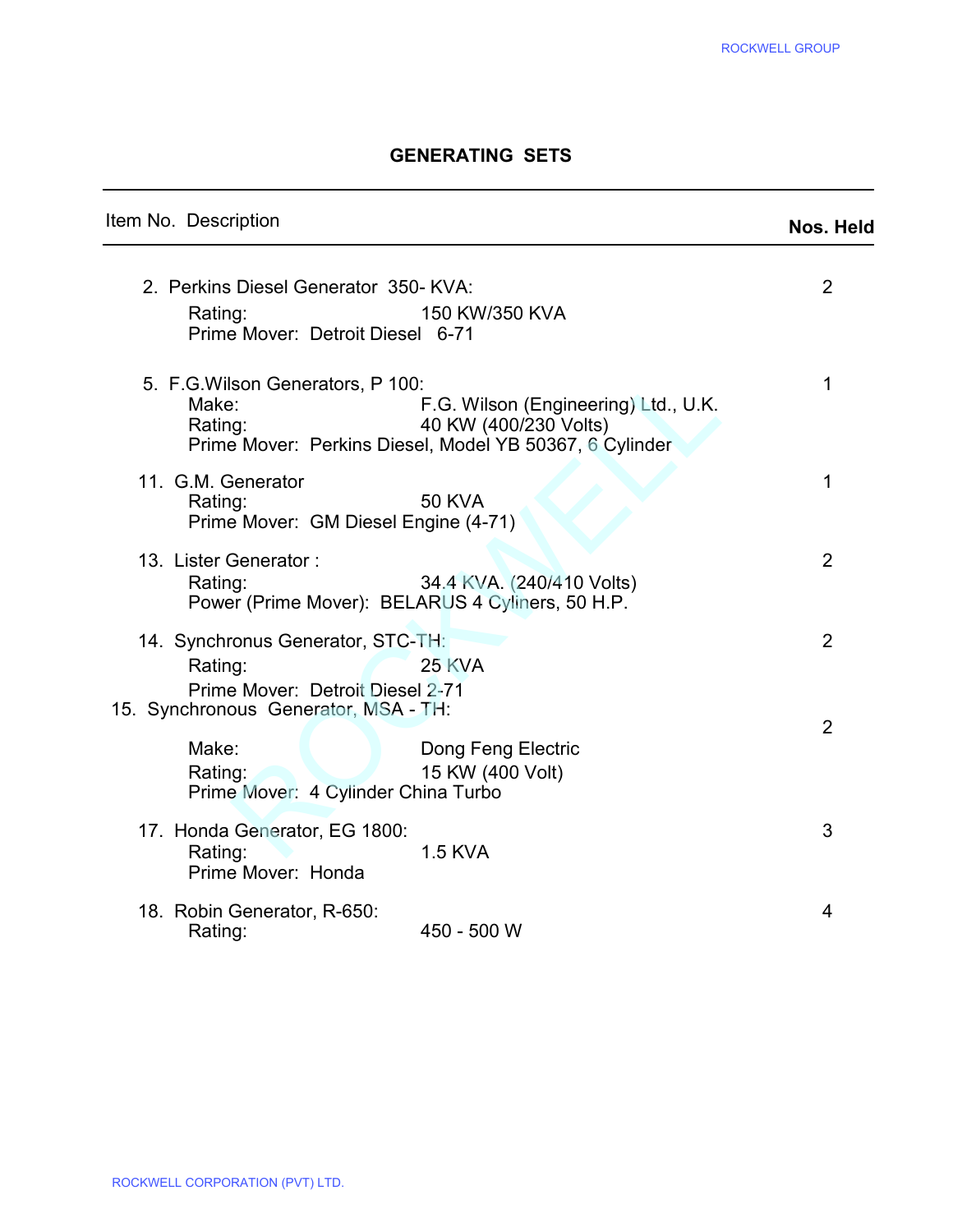#### GENERAL & MULTIPURPOSE PUMPS

|                                                                                                                                     |                                         | <b>ROCKWELL GROUP</b> |
|-------------------------------------------------------------------------------------------------------------------------------------|-----------------------------------------|-----------------------|
|                                                                                                                                     |                                         |                       |
|                                                                                                                                     | <b>GENERAL &amp; MULTIPURPOSE PUMPS</b> |                       |
| Item No. Description                                                                                                                |                                         | Nos. Held             |
| 5. KSB Water Pump KWPZ:<br>Model:<br>Suction/Delivery: 5_x 4_<br>Capacity:<br>Prime Mover: GM Diesel 3-71<br>6. KSB Water Pump KWP: | KWPZ 100/400<br>748 GPM                 | 2                     |
| Model:<br>Suction/Delivery: 5_x 4_<br>Capacity:<br>Prime Mover: GM Diesel or Electric Motor.<br>7. Pump $5 \times 4$ , NICE:        | KWP 100/400<br>1.5 Cusec (562 GPM)      |                       |
| Horse Power 10<br>Capacity<br>Prime Mover Detroit Diesel 3-71                                                                       | <b>450 GPM</b>                          | 3                     |
| 8. Pump 5_x 4_, NICE:<br>Horse Power 10<br>Capacity<br>Prime Mover Dongfon Diesel,<br>Model<br>9. Pump 3 x 2-1/2, NICE:             | <b>450 GPM</b><br>S 1100                | 4                     |
| Horse Power 5<br>Capacity<br><b>Prime Mover Electric Motor</b>                                                                      | <b>160 GPM</b>                          | $\overline{2}$        |
| 10. Pump 6_ x 5_, NICE:<br>Horse Power 20<br>Capacity<br>Prime Mover Electric Motor or GM Engine                                    | 800 GPM                                 | 1                     |
| 11. Pump 6_ x 5_, YALLY:<br>Horse Power 15<br>Capacity<br>Prime Mover Electric Motor 15 H.P.                                        | 750 GPM                                 | 1                     |
| 12. Pump 5_x 5_PLAZA:<br>Horse Power 15<br>Capacity<br>Prime Mover Dongfon Diesel Engine 1 Cylinder                                 | 750 GPM                                 | 1                     |
| 13. Pump 3_ x 2-1/2_ KSB:<br>Horse Power 20.9<br>ROCKWELL CORPORATION (PVT) LTD.                                                    | 300 GPM                                 | 4                     |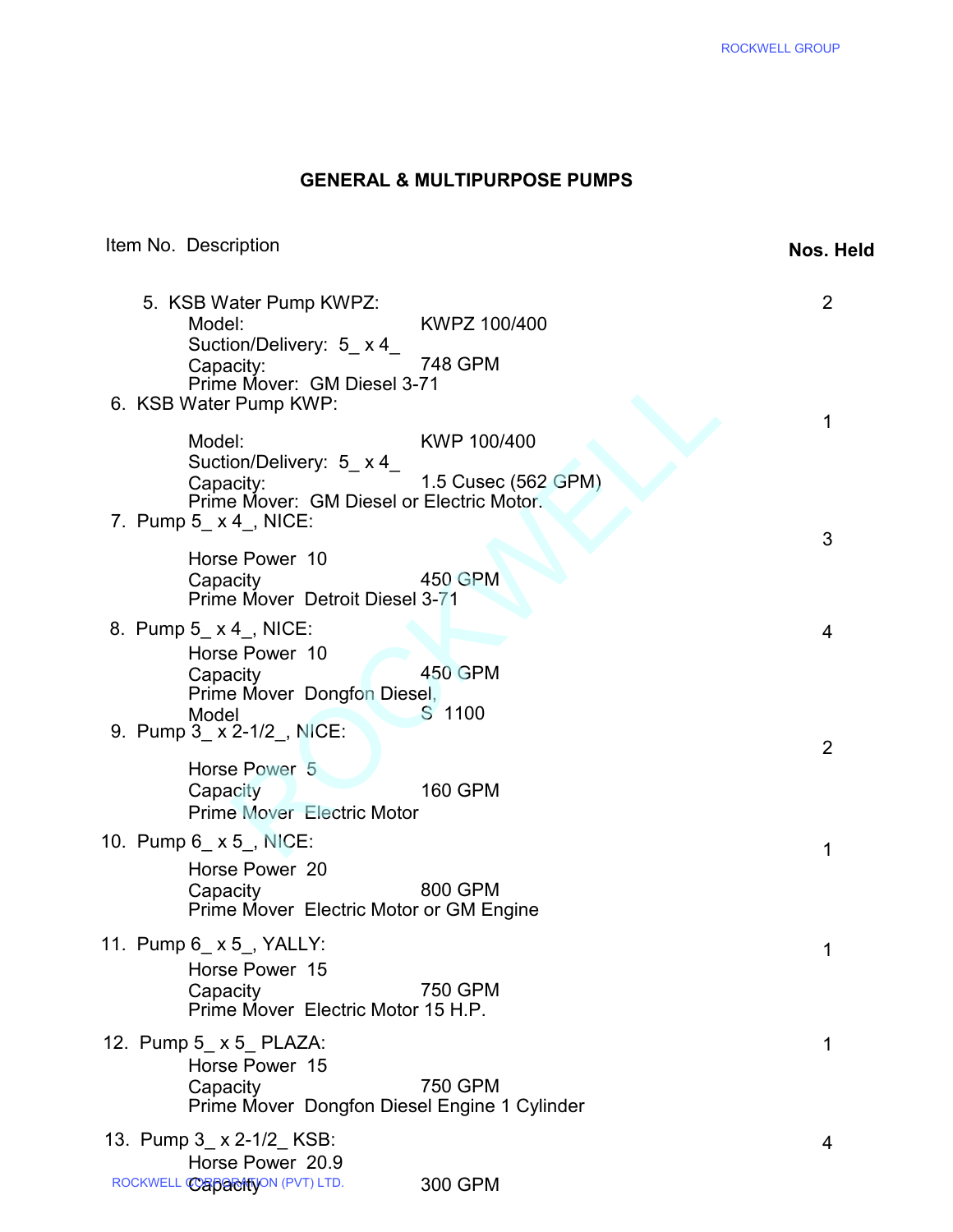### TURBINE/SUBMERSIBLE PUMPS

|  |  | Item No. Description |  |
|--|--|----------------------|--|
|--|--|----------------------|--|

 $\overline{\phantom{a}}$ 

 $\ddot{\phantom{a}}$ 

# Nos. Held

|                                                             |                                                                                            | <b>ROCKWELL GROUP</b> |
|-------------------------------------------------------------|--------------------------------------------------------------------------------------------|-----------------------|
|                                                             | <b>TURBINE/SUBMERSIBLE PUMPS</b>                                                           |                       |
| Item No. Description                                        |                                                                                            | Nos. Held             |
| 1. Worthington Turbine Pump:<br>Type:<br>Capacity:<br>Make: | 14 W.C.<br>2400 gpm.<br><b>USA</b><br>Arrangements available: With electric motor & Diesel | 6                     |
| 2. Worthington Turbine Pump:<br>Type:<br>Capacity:<br>Make: | $B - 175$<br>800 gpm<br><b>USA</b>                                                         | 4                     |
| 3. Worthington Turbine Pump:<br>Type:<br>Capacity:<br>Make: | 8 MC<br>$225$ gpm<br><b>USA</b>                                                            | 4                     |
| 4. Rockwell Turbine Pump:<br>Type:<br>Capacity:<br>Make:    | 10 MC<br>350 gpm<br>Pakistan                                                               | $\overline{2}$        |
| 5. Rockwell Turbine Pump:<br>Type:<br>Capacity:<br>Make:    | B/10-D/4<br>800 gpm.<br>KSB Pumps Manufacturing Co. Ltd                                    | 2                     |
| 6. Rockwell Turbine Pump:<br>Type:<br>Capacity:<br>Make:    | $B/8-D/9$<br>400 gpm<br>KSB Pumps Manufacturing Co. Ltd.                                   | 2                     |
| 7. Rockwell Turbine Pump:<br>Type:<br>Capacity:<br>Make:    | B/10-B/4<br>400 gpm<br>KSB Pumps Co. Ltd.                                                  | 4                     |
| 8. KSB Submersible Pump:<br>Make:<br>Type:<br>Capacity:     | KSB Pumps Company Ltd.<br>BPH - 272/15<br>150 IGPM at 500 Ft. Head.                        | 1                     |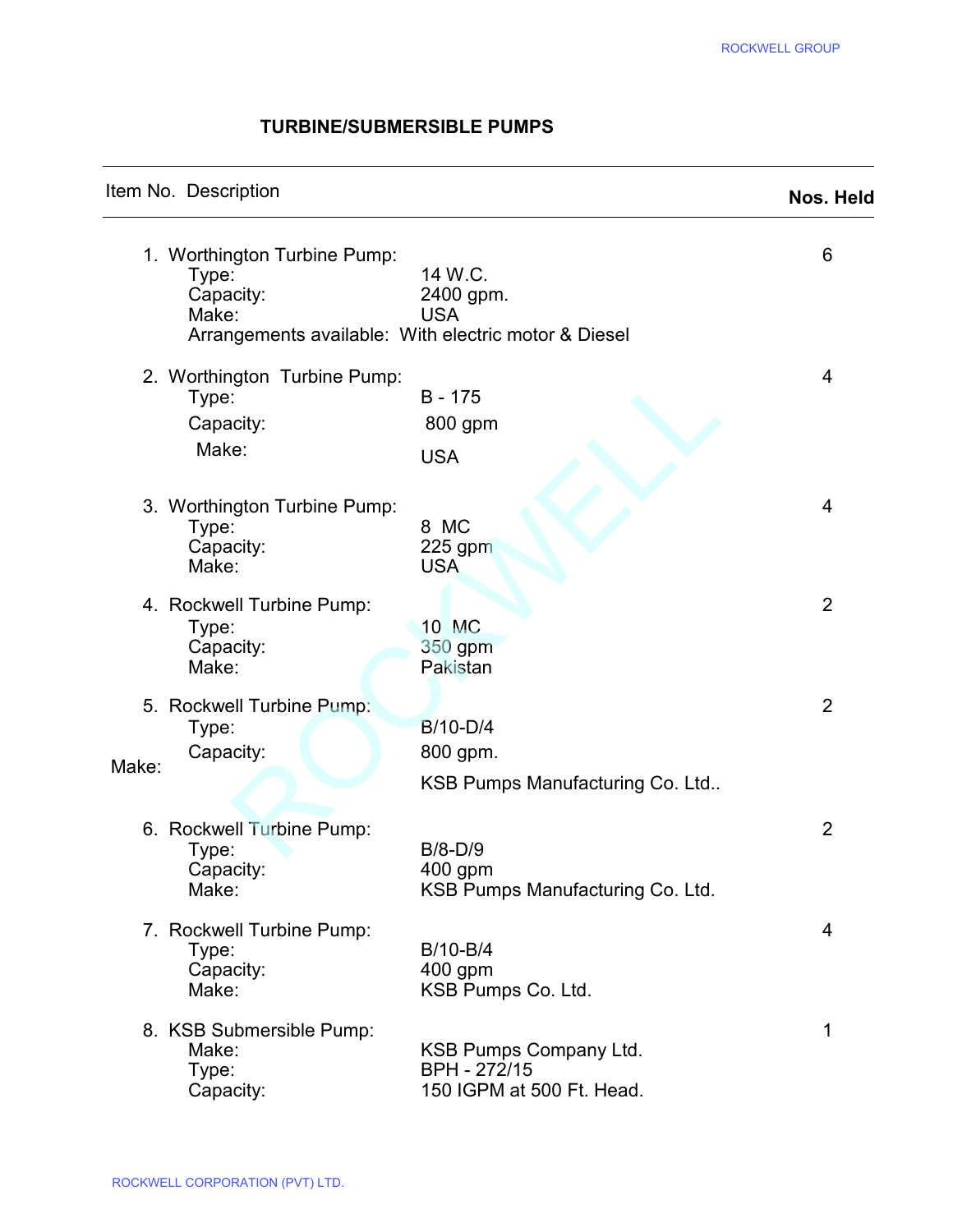## WELL DEVELOPMENT AND TESTING UNITS

|                                 | WELL DEVELOPMENT AND TESTING UNITS                              | <b>ROCKWELL GROUP</b> |
|---------------------------------|-----------------------------------------------------------------|-----------------------|
| Item No. Description            |                                                                 | Nos. Held             |
|                                 | 1. Right angled gear drive D&T Units, suitable for developing 5 |                       |
|                                 | Note: Arrangements with electric & diesel drives available.     |                       |
| 2. Vertical Hollow Shaft Motor: |                                                                 | 14                    |
| Type:<br>Rated Output: 25 HP.   | Worthington B                                                   |                       |
| Make:                           | Siemens Pakistan Engineering Co.Ltd.                            |                       |
| 3. Vertical Hollow Shaft Motor: |                                                                 | 5                     |
| Type:<br>Rated Output: 20 HP.   | Worthington D                                                   |                       |
| Make:                           | <b>USA</b>                                                      |                       |
|                                 |                                                                 |                       |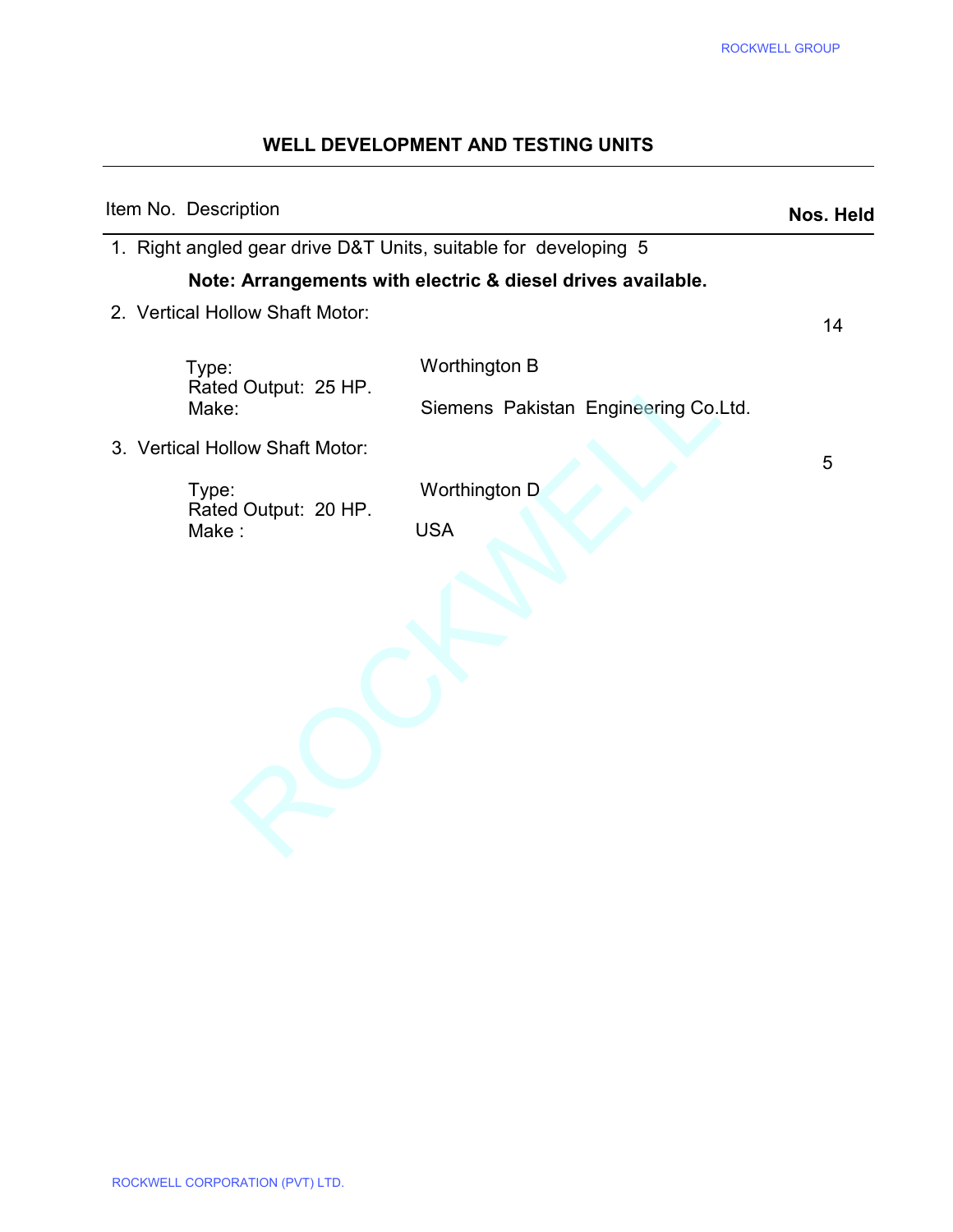#### GEOTECHNICAL INVESTIGATION ACCESSORIES/INSTRUMENTS

|                                                                                                                                  | <b>ROCKWELL GROUP</b> |
|----------------------------------------------------------------------------------------------------------------------------------|-----------------------|
| <b>GEOTECHNICAL INVESTIGATION</b><br><b>ACCESSORIES/INSTRUMENTS</b>                                                              |                       |
| Item No. Description                                                                                                             | Nos. Held             |
| SAMPLING, TESTING AND PROBING EQUIPMENT                                                                                          |                       |
| 1. Hydraulic Deep Sounding Apparatus for Dutch Cone                                                                              | 1                     |
| 2. Field Vane Torsion Head:                                                                                                      | 1                     |
| 3. IOWA Borehole Shear Tester:                                                                                                   | 1                     |
| 4. S.P.T. Sets:<br>Simple valve and basket type valves available to suit the split<br>spoon sampler in loose and broken str ata. | 12                    |
| 5. Auger Boring:<br>Complete sets with standard fittings to obtain disturbed samples                                             | 4                     |
| and a wide range of IWAN and earth augers from 3" to 10".<br>6. Undisturbed Sampling Equipment:                                  | 10                    |
|                                                                                                                                  |                       |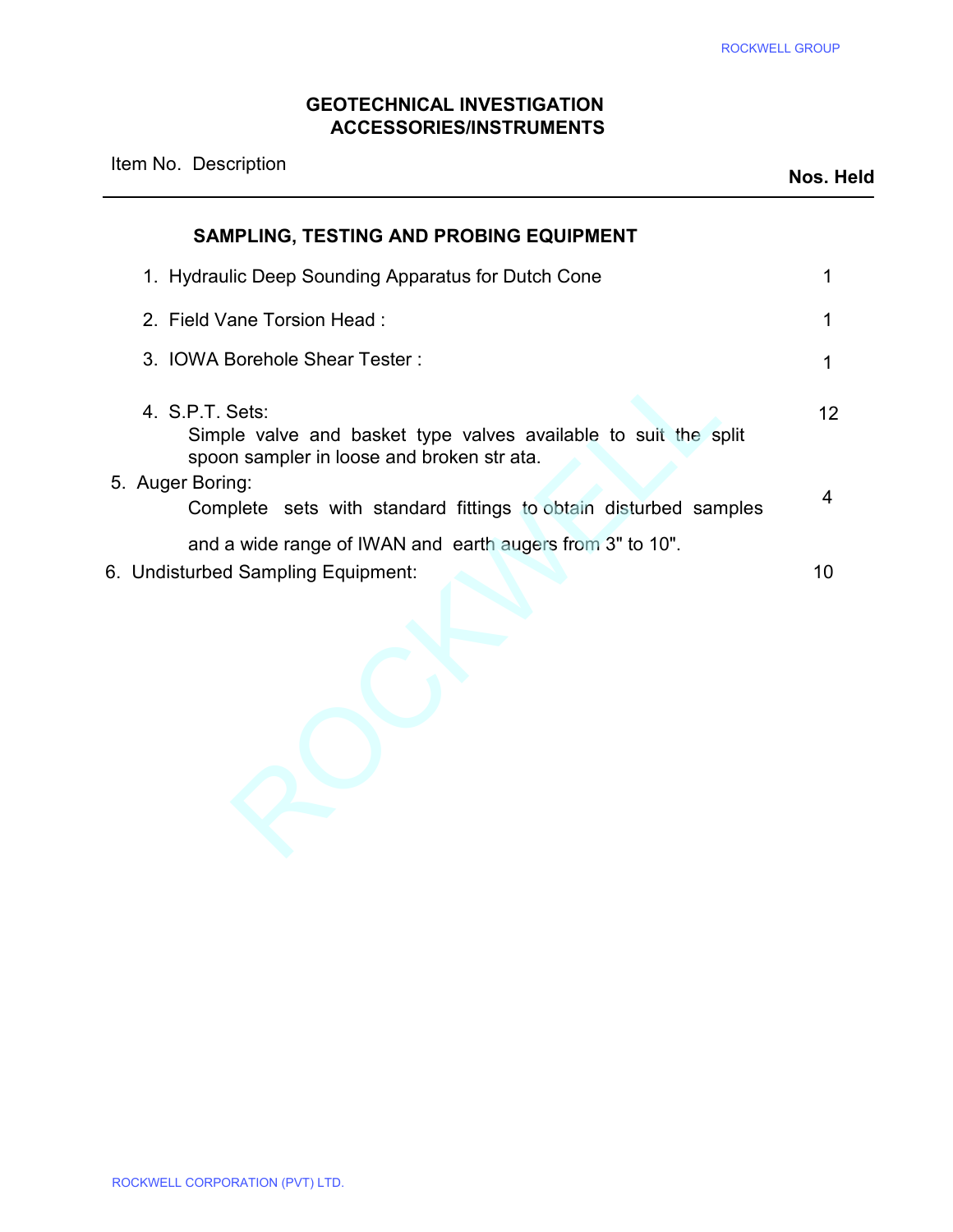| Item No.<br><b>Description</b>                                                                                                                                                            | Nos. Held      |
|-------------------------------------------------------------------------------------------------------------------------------------------------------------------------------------------|----------------|
| 7. Soil & Material Testing Laboratory:                                                                                                                                                    |                |
| Complete Soil Mechanics and Material Testing Laboratory<br>equipment from Soiltest Inc., of USA, capable of carrying<br>out all types of soil and material tests and geological sampling. | 10             |
| 8. and Levelling Instruments, etc:                                                                                                                                                        |                |
| (1) Theodolite 10C, Sokkisha.                                                                                                                                                             | 1              |
| (2) Theodolite Wild.                                                                                                                                                                      | 1              |
| (3) Level B1C, Sokkisha.                                                                                                                                                                  | 1              |
| (4) Level Wild.                                                                                                                                                                           | 3              |
| (5) Tripods for Theodolites/levels.                                                                                                                                                       | 6              |
| (6) Staff double face, Ft/Mtr. folding type. (Metallic).                                                                                                                                  | 4              |
| (7) Staff 3 face                                                                                                                                                                          | 1              |
| (8) Total Station SET-5A (Electronic) - Sokia                                                                                                                                             | 1 Set          |
| 9. Level Surveying China.                                                                                                                                                                 | 1              |
| <b>SOIL/EARTH COMPACTOR</b>                                                                                                                                                               |                |
| 10. Compactor Plate Type                                                                                                                                                                  | $\overline{2}$ |
| 11. Vibratory Roller Compactor Light Duty                                                                                                                                                 | 1              |
|                                                                                                                                                                                           |                |
|                                                                                                                                                                                           |                |
|                                                                                                                                                                                           |                |
|                                                                                                                                                                                           |                |
|                                                                                                                                                                                           |                |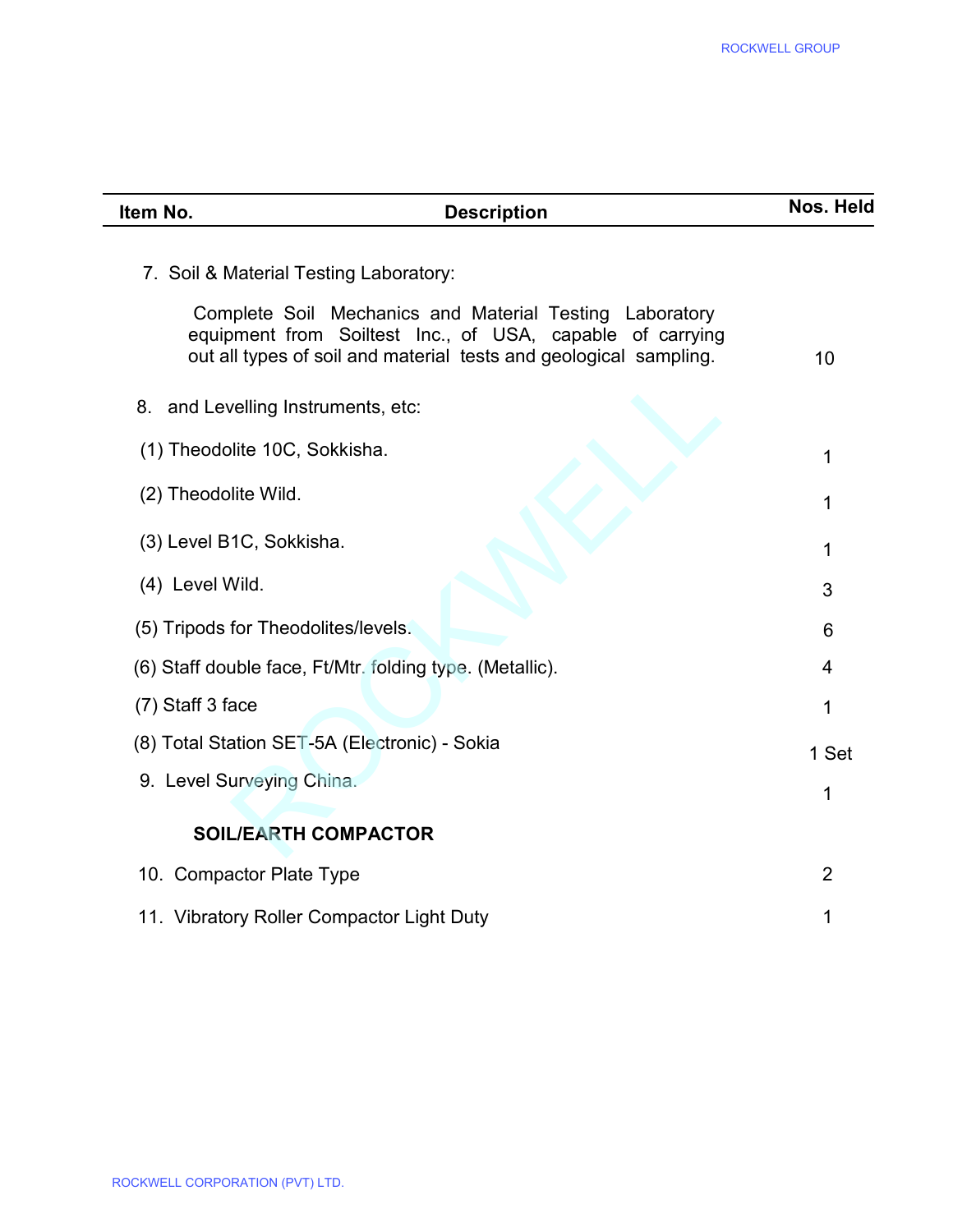### UNDER WATER CUTTING EQUIPMENT

|                                      | <b>ROCKWELL GROUP</b> |
|--------------------------------------|-----------------------|
| UNDER WATER CUTTING EQUIPMENT        |                       |
| Item No. Description                 | Nos. Held             |
| 1. UNDER WATER CUTTING LANCES/TORCES | $\overline{2}$        |
| Manufacture: M & G Brenntechnik AG,  |                       |
| Details of WEKA Torches etc:         |                       |
| WEKA Torch UW 12B x 2 M              | 200                   |
| WEKA Torch UW 16B x 2 M              | 9                     |
| WEKA Torch UW 16B x 4 M              | 10                    |
|                                      |                       |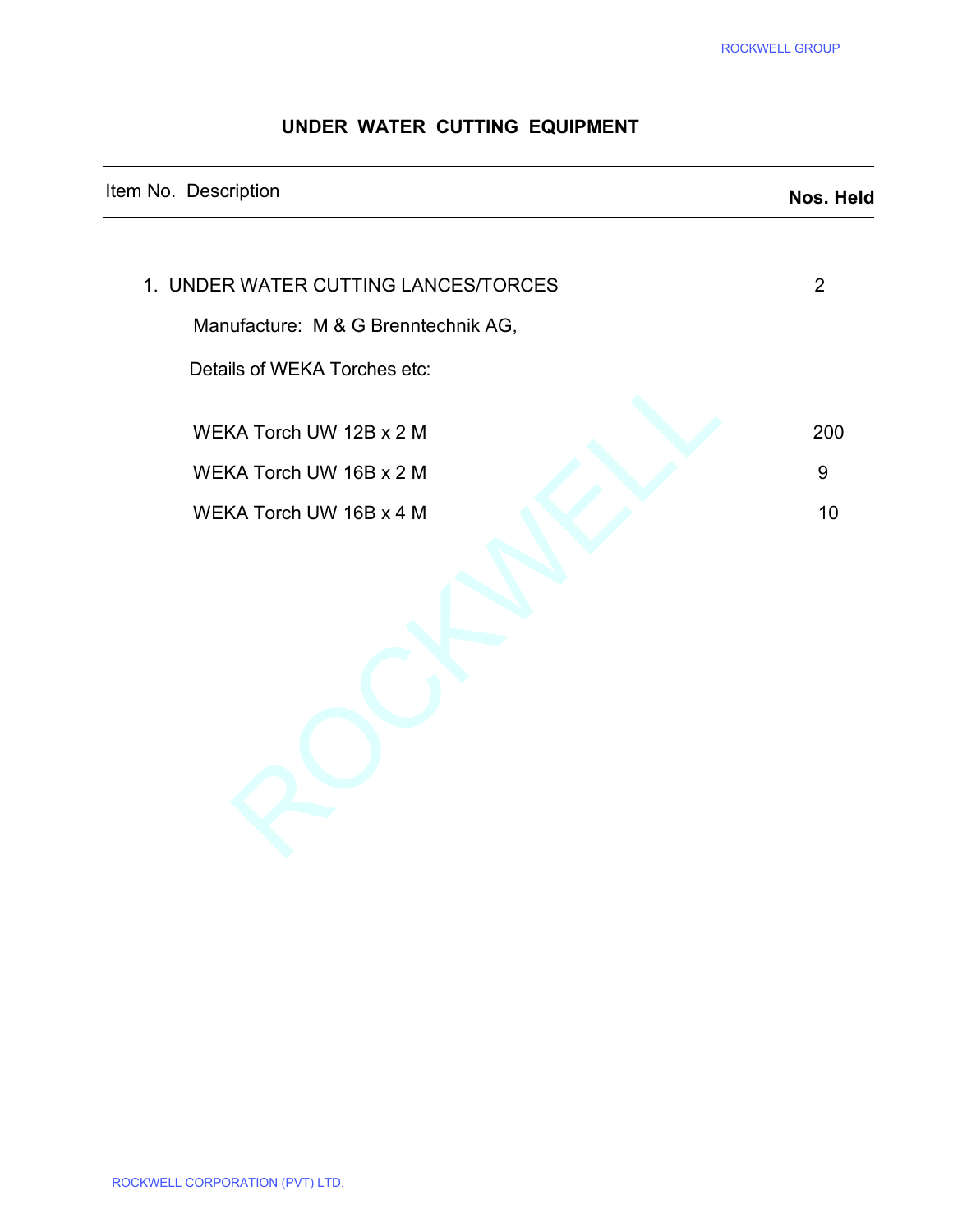4,000 Rft.

#### MISCELLANEOUS EQUIPMENT AND STORES

#### Item No. Description Nos. Held

 $\overline{\phantom{a}}$ 

 1. Slipforming jacks, hoists and allied equipment for slipforming of silos, chimneys, towers etc.

- 2. Ancillary equipment and stores for highly specialist works such as Guniting, Grouting, Underpinning, Tunnelling, Mining, Shaft Sinking Blasting etc.
- 3. Steel Scaffolding with allied Couplers etc.
- 4. Ample stocks of spare parts to feed all machiner y.
- 5. Extensive Camping equipment for the field.

#### 6. COMPUTERS

5 Nos. Pentium Personal Computers are available for office and field word with networking and modem cards.

560 Tek Color, HP Laser Jet 4M, HP Laser 1100, 6L, Epson and DeskWriter Printers to produce in house graphics and DTP output. MISCELLANEOUS EQUIPMENT AND STORES<br>
inconvention<br>
ignition<br>
ignition<br>
ignition<br>
chimneys, towers etc.<br>
upipment and stores for highly specialist works such<br>
uniting, Grouting, Underpinning, Tunnelling,<br>
ig, Shart Sinking B

#### 7. WORKSHOP EQUIPMENT:

A. Lathes, Shapers, Drilling, Cutting, Forging, Grinding, Furnacing,

Welding & Pipe Rolling Machines,Wire Jacks, Chain Pulley Block, Hydraulic Jacks, etc.

B. Complete engine overhauling facility.

#### 8. TRANSPORT / TRACTORS:

| <b>VEHICLE AND TRUCKS ETC</b><br>4-wheels drive heavy |                |         |       |                  |
|-------------------------------------------------------|----------------|---------|-------|------------------|
| duty trucks                                           | 2              | 1985-86 | Owner | 10 Tons          |
| Bedford/TAM                                           |                |         |       |                  |
| 4-wheels drive trucks                                 |                |         |       |                  |
| with<br><b>Tractors</b><br>or                         | $\overline{2}$ | 1987    | Owner | <b>7-10 Tons</b> |
| trailers and water tank                               |                | 1992    |       |                  |
| Russian and Local                                     |                |         |       |                  |
| 4-wheels drive Pick up                                |                |         |       |                  |
| jeeps                                                 |                | 1992    |       |                  |
| Datsun/Toyota/                                        | 2              | 1993    |       | 1 Tons           |
| Suzuki)                                               |                |         |       |                  |
| Cars                                                  |                | 1990    |       |                  |
| ROCKVSUZURP <b>TOVORS</b> (PVT) LTD.                  | $\overline{2}$ | 1995    |       | 5-Seater         |
|                                                       |                |         |       |                  |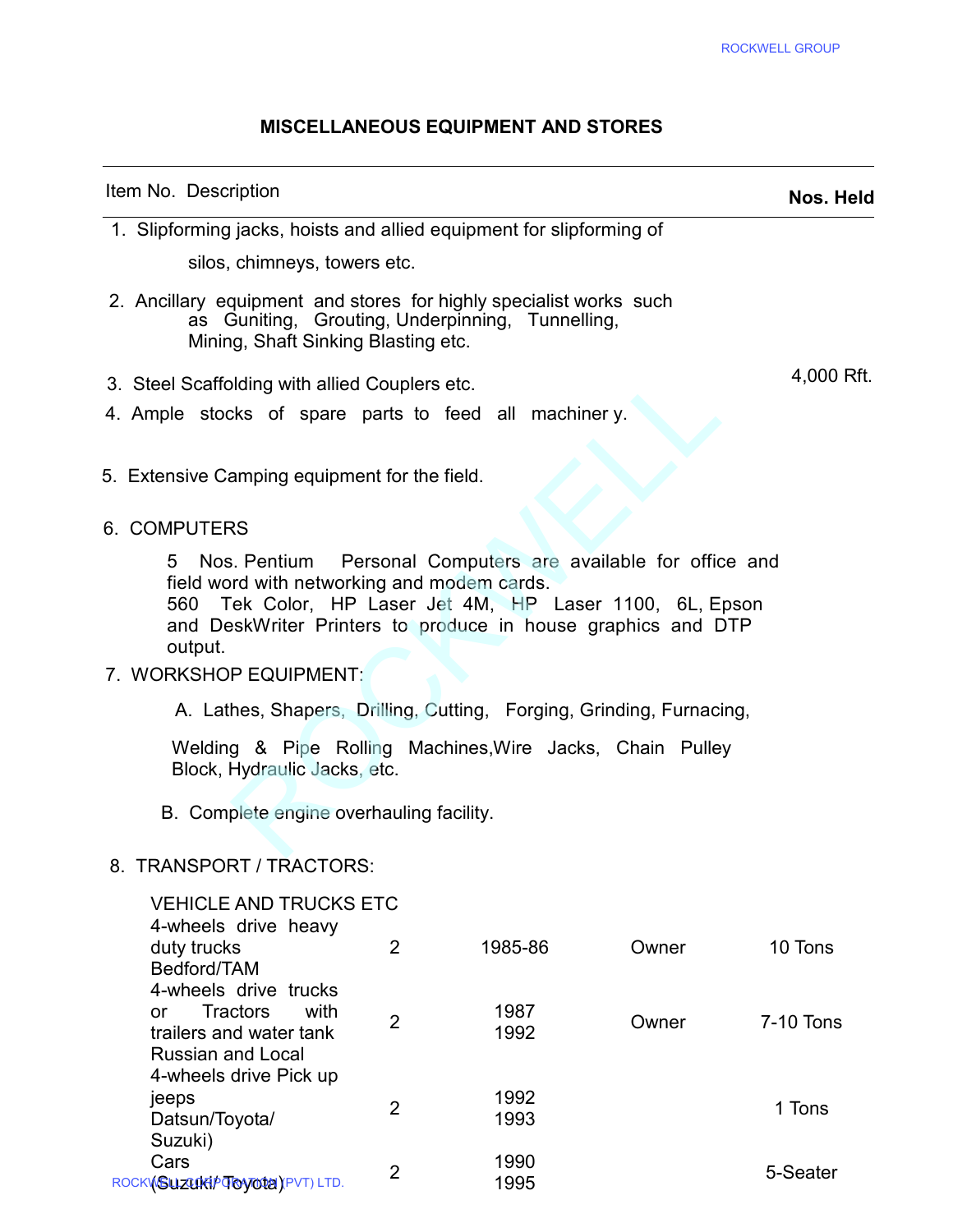| <b>LIST OF FOUNDATION ENGINEERING EQUIPMENT</b> |                                                                                        |                                 |                  |                                  |       |         |       |               |  |  |
|-------------------------------------------------|----------------------------------------------------------------------------------------|---------------------------------|------------------|----------------------------------|-------|---------|-------|---------------|--|--|
| TO BE DEPLOYED AT THE PROJECT                   |                                                                                        |                                 |                  |                                  |       |         |       |               |  |  |
|                                                 |                                                                                        |                                 |                  |                                  |       |         |       |               |  |  |
| S.No.                                           | <b>DESCRIPTION</b>                                                                     | <b>MAKE</b>                     | <b>MODEL</b>     | <b>CAPACITY</b>                  | QTY.  | COND.   | AVLB. | <b>OWNED/</b> |  |  |
|                                                 | <b>PILING WORK</b>                                                                     |                                 |                  |                                  |       |         |       |               |  |  |
|                                                 | <b>BUCKET / AUGER SYSTEM</b>                                                           |                                 |                  |                                  |       |         |       |               |  |  |
|                                                 | Mechanical Rotary Rig with telescopic Kelly Bar                                        | <b>CMV ITALY</b>                | <b>TRM 35/21</b> | $12M X 5 = 60M$                  | 1 No. | Working | Y     | <b>RCL</b>    |  |  |
| $\overline{2}$                                  | Mechanical Rotary Rig with telescopic Kelly Bar                                        | <b>ITALY</b>                    | MAIT T-9         | $8M x 5 = 40M$                   | 1 No. | Working | Y     | <b>RCL</b>    |  |  |
| 3                                               | Hydraulic Rotary Rig Earth Drill with telescopic Kelly<br>Bar with additional stem Rod | HITACHI-<br><b>JAPAN</b>        | TH-55/2          | $13M X 3 = 39M +$<br>$13M = 52M$ | 1 No. | Working | Y     | <b>RCL</b>    |  |  |
| 4                                               | Hydraulic Rotary Rig Earth Drill with telescopic Kelly<br>Bar with additional stem Rod | HITACHI-<br><b>JAPAN</b>        | <b>TH-55/ED</b>  | $13M X 3 = 39M +$<br>$13M = 52M$ | 1 No. | Working | Y     | <b>RCL</b>    |  |  |
|                                                 | <b>CRANES</b>                                                                          |                                 |                  |                                  |       |         |       |               |  |  |
|                                                 | <b>CRAWLER</b>                                                                         |                                 |                  |                                  |       |         |       |               |  |  |
|                                                 | Compatible with Rotary Attachments                                                     | <b>HITACHI</b>                  | <b>KH-125</b>    | 35 T                             | 1 No. | Working | Y     | <b>RCL</b>    |  |  |
|                                                 |                                                                                        |                                 |                  |                                  |       |         |       |               |  |  |
|                                                 |                                                                                        | <b>HITACHI</b>                  | <b>KH-100</b>    | 30 T                             | 1 No. | Working | Y     | <b>RCL</b>    |  |  |
|                                                 |                                                                                        | <b>HITACHI</b>                  | TH-55            | 30 T                             | 1 No. | Working | Y     | <b>RCL</b>    |  |  |
|                                                 |                                                                                        | <b>HITACHI</b>                  | TH-56            | 30 T                             | 1 No. | Working | Y     | <b>RCL</b>    |  |  |
|                                                 | <b>ALL TERRAIN / MOBILE</b>                                                            |                                 |                  |                                  |       |         |       |               |  |  |
| 1                                               | Mechanical                                                                             | <b>RUSTON</b><br><b>BYSIRUS</b> | <b>RB-22</b>     | 25 T                             | 1 No. | Working | Y     | <b>RCL</b>    |  |  |
| $\overline{2}$                                  |                                                                                        | <b>HANSON</b>                   | <b>HS-20</b>     | 20T                              | 1 No. | Working | Y     | <b>RCL</b>    |  |  |